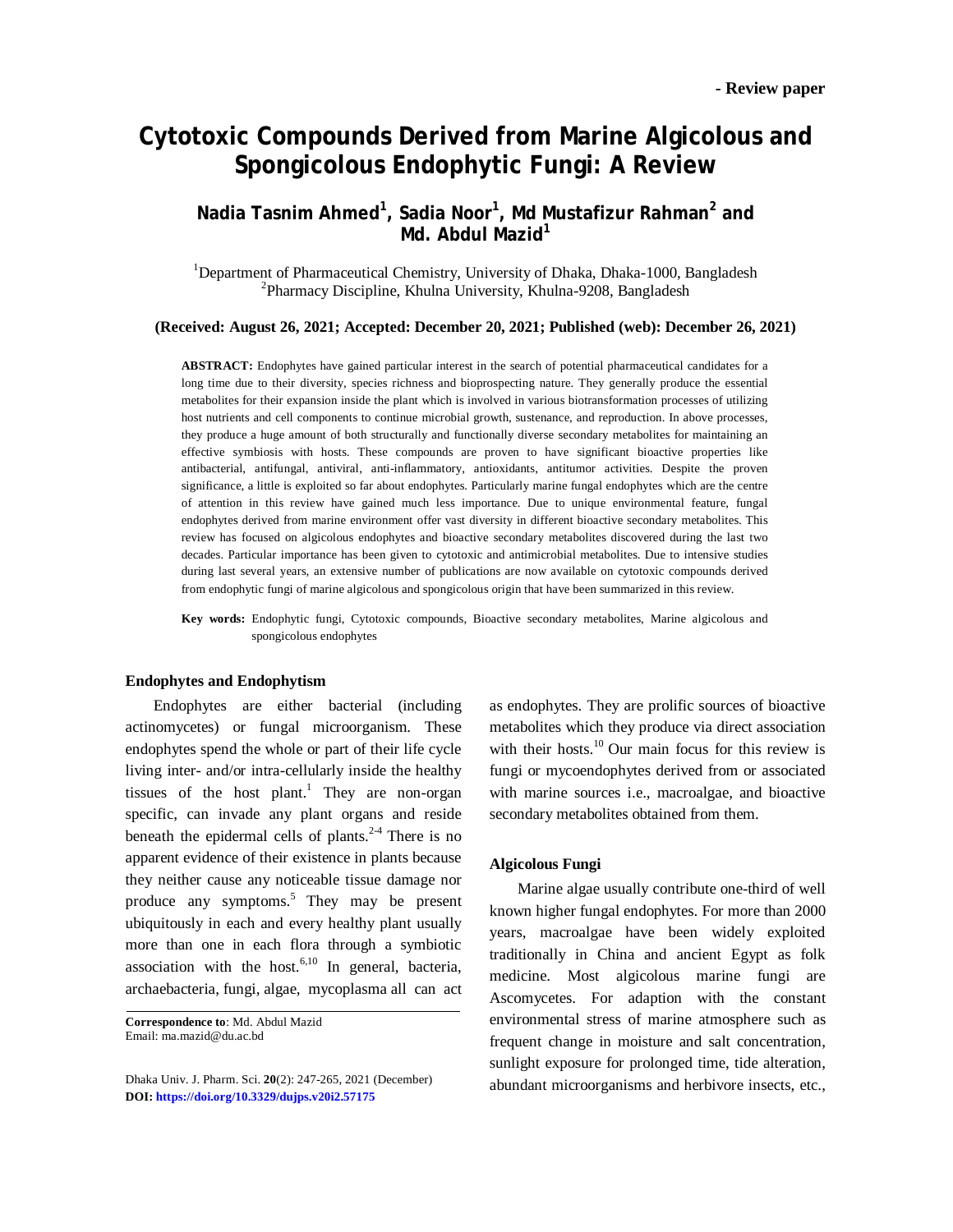it apparently looks like that both marine algae and their endophytic symbionts could be a significant source of secondary metabolites having biological activities. 7

# **Isolation and cultivation of fungi from marine organisms**

As a general approach, surface sterilizaiton techniques are employed to isolate endophytes from marine algae. Initially, epiphytes inhabited in the outer surface of algae are removed by this sterilization process. The surface sterilization are done in different ways depending on microbial species and/or host tissue types. Several mechanical processes such as ultrasonic bath sonication, ultrasonic probe sonication, use of beads and vortexing; using enzymes such as proteinase K, lysozyme; and chemicals such as bleaching agent, ethanol, alkaline lysis buffer, UNSET buffer, CTAB buffer, bactericidal cleanser, etc. have been used by scientists to eliminate epiphytes completely from the sample surface as per suitability. $8$  Researcher usually choose healthy and disease free fresh algae for isolation purpose. This is important to avoid isolation of localized pathogens and saprophytic microbes.<sup>9,10</sup> Moreover, to eleminate contamination by air microspores, samples after collection are needed to be processed immediately or stored at 4°C in case of delayed processing. $11,12$  The most commonly used approaches followed reserachers for the isolation and cultivation of endophytic fungi are summarized below.<sup>13</sup>

- 1. Cutting of samples (sponge tissues, mangrove leaves, algal biomass, etc.) into small pieces and removing debris adherent to the surface by rinsing with sterile seawater.
- 2. Immersing the pieces of sample in 70% ethanol for surface sterilization. This is to be done carefully to avoid any tissue damage of the sample. To check sterilization effectiveness, it is recommended to take imprints of the tissues on growth medium. Lack of microbial growth will indicate successful sterilization.
- 3. After drying with a sterile cotton cloth, pieces are streaked over a petri dish containing culture media (such as water agar medium), then again cut into smaller pieces.
- 4. These pieces are then incubated in media (water agar medium) amended with antibiotics at 20- 25°C under daylight.
- 5. After two weeks of incubation, different fungal strains are developed from sample. Hyphal tips of growing fungi are transferred in second media such as potato dextrose agar medium (PDA) for further growth.
- 6. Isolated pure strains are taxonomiclly identified by observing morphological characteristics, and by DNA amplification and sequencing of the fungal internal transcribed spacer (ITS) region.

# **Extraction and characterization of endophytic fungal metabolites**

Various fermentation techniques such as shaking or static culture of endophytes at optimized conditions including temperature, light, aeration, etc. are maintained for compound extraction. $14,15$ Fermentation media viz. PDA medium, malt extract medium, liquid Wickerham's medium, etc. are mostly utilized for effective large scale production of bioactive compound.<sup>13</sup> Separation of mycelia and filtrate is done by filtration followed by extraction of the compound using appropriate organic solvents. Most widely used solvent for this purpose is ethyl acetate. Other solvents used are methanol, dichloromethane, chloroform and hexane, etc.<sup>16,19</sup>

Cell-free organic phase is dried under vacuum at 40°C by a rotary evaporator. Fractionation of extracts is done using column chromatography by polarity based gradient elution of the suitable solvent system, and the existence of the compounds is detected by thin layer chromatography (TLC). Further isolation proceeds by preparative TLC, column chromatography, vacuum liquid chromatography or preparative-HPLC, etc. Elucidation of compound structure is carried out using high-resolution nuclear magnetic resonance (NMR) and fourier transform ion cyclotron resonance mass spectrometry (FT-ICR/MS)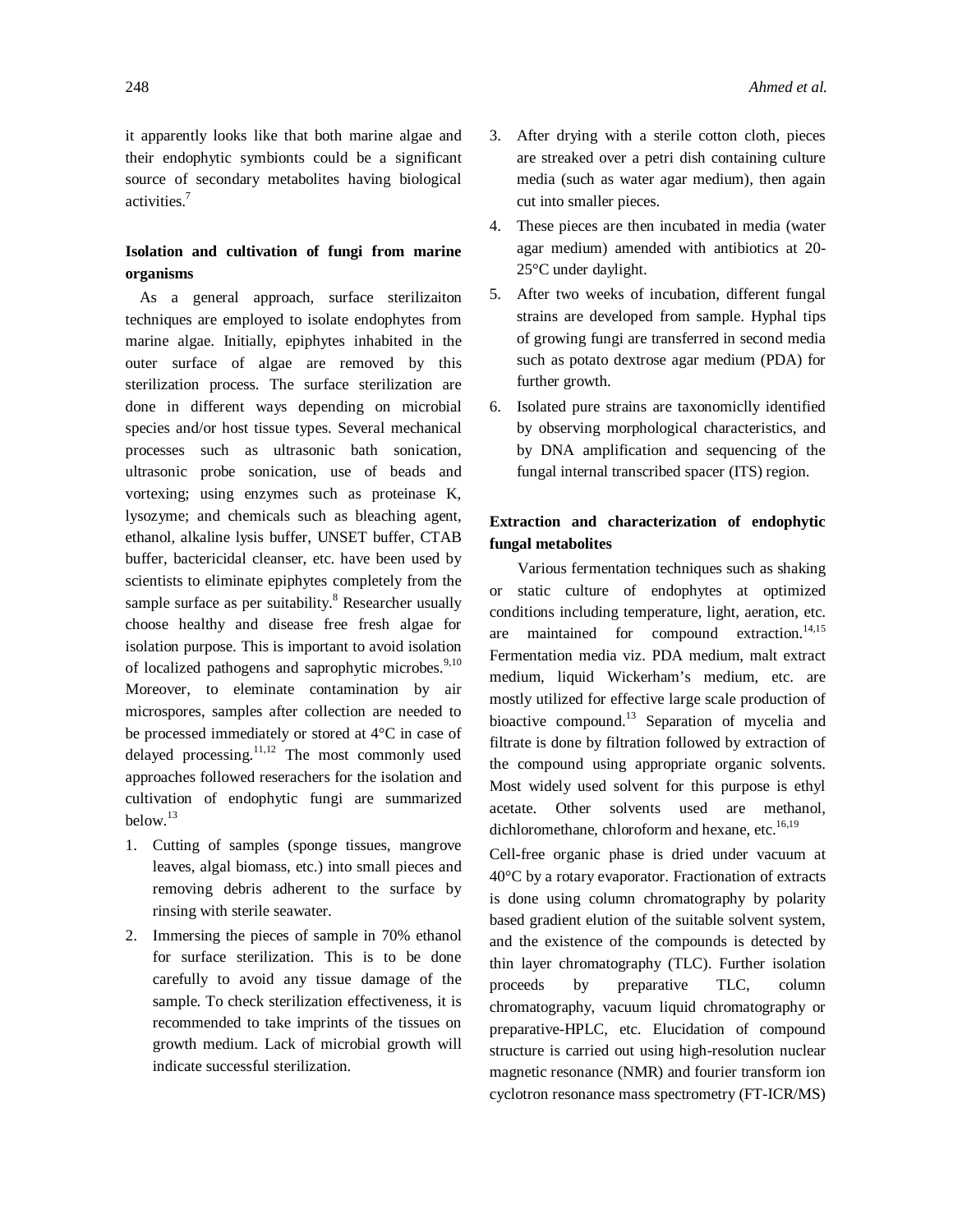etc. Liquid chromatography-mass spectrometry (LC-MS) is also used for compound identification by correlating both molecular weight and UV absorption data. When the individual compounds are purified and structurally recognized, they are then assayed for bioactivity such as cytotoxicity, antimicrobial activity, etc.

### **Biological potentials of endophytic fungal metabolites**

Metabolic interactions between endophytes and hosts like signaling defense and regulation of symbiosis for adaptation in the highly competitive environment lead to the production of varieties compounds but very little is known about exact biosynthetic pathways behind those. Until now, several hundreds of bioactive metabolites have been identified and isolated from endophytic fungi having a wide range of properties including anticancer, antimicrobial, immunosuppressants activities, etc. (Table 1). World's first billion-dollar anticancer drug taxol shifted natural product research to endophytic fungi initially which could be derived only from some slow-growing rare yew trees. An endophytic fungus, *Taxomyces andreanae* isolated from yew tree, *Taxus brevifolia* Nutt. had been reported of having the capability to produce taxol for the first time in 1971 by Wani *et al*.<sup>11</sup> In search of other taxol producing endophytes from different other species of yew tree, an endophytic fungus *Pestalotiopsis microspora* isolated from *Taxus wallachiana* by Strobel *et al.* has drawn attention*.* <sup>20</sup> Cephalosporin C, another very significant discovery of the era was isolated from marine-derived fungus *Acremonium chrysogenum.* Till now, more than 1000 novel natural compounds have been discovered by exploring marine-derived fungi haveing new carbon skeleton which indicates marine-associted fungi as a promising source of pharmaceutical lead compounds. Among different genus, *Aspergillus* and *Penicillium*  are two prolific producers of new metabolites.

# **Cytotoxic metabolites from marine algicolous endophytic fungi**

#### **Polyketides**

Few dozens of polyketides having cytotoxicity have been isolated from marine algicolous endophytic fungi. A berif of the important endophytes, their sources and isolated cytotoxic metaboliotes are summarized in Table 1. Elsebai *et al*. found seven novel phenalenone derivatives (**1-7**) from the endophyte *Coniothyrium cereal* derived from *Enteromorpha* sp., a green alga obtained from Fehmarn of Baltic Sea. Among the separated compounds, conioscleroderolide (**1**) has been showed powerful inhibition of human leukocyte elastase (HLE) having the  $IC_{50}$  value of 13.3 µM.<sup>36</sup> Marine alga *Ceramium* sp. derived endophytic fungus *Phaeosphaeria spartinae* was investigated which provide the isolation of a novel compound spartinoxide (**9**) and two known compounds 4 hydroxy-3-prenyl-benzoic acid (**10**) and anofinic acid (**8**). Compounds **9** and **10** have been proved to be the potent inhibitor of HLE having IC<sub>50</sub> values of 1.71  $\pm$ 0.30  $\mu$ g/ml (6.5  $\mu$ M) and 1.67±0.32  $\mu$ g/ml (8.1  $\mu$ M), respectively. <sup>37</sup> The red alga *Carpopeltis cornea* (collected in Ulsan City, Korea) derived endophytic fungus *Aspergillus parasiticus* # MFA 153 was cultivated which led to the isolation of a novel gabosine derivative parasitenone (**11**), having moderate antioxidative activity. <sup>38</sup> Anomalins A (**12**) and B (**13**), two xanthone derivatives were isolated from a culture of the endophyte *Wardomyces anomalus* OS4T3-2-1 from the green alga *Enteromorpha* sp. (collected around Fehmarn island in the Baltic Sea). Anomalin A (**12**) found active significantly as a p56(lck) tyrosine kinase inhibitor and also as an antioxidant. <sup>3</sup> *Aspergillus pseudodeflectus* Hiji005 derived from brown alga *Sargassum fusiform* (collected in the Miura Peninsula, Japan) produced a new cytotoxic isochroman metabolite, pseudodeflectusin (**14**). This isolated metabolite showed moderate but selective cytotoxicity against several human cancer cell lines including the stomach (NUGC-3), cervix (HeLa-S3),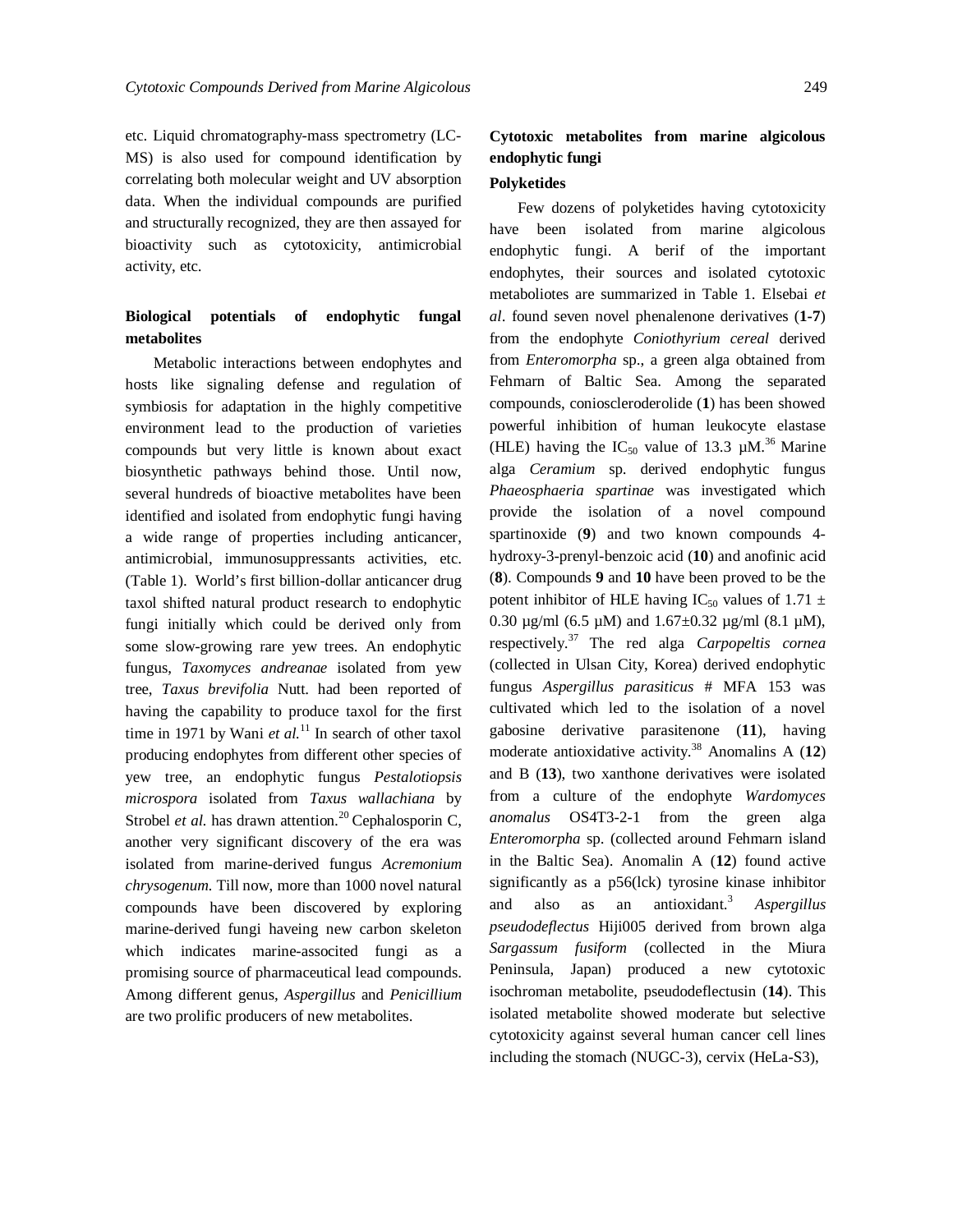|                                  | Host                                               | Endophyte                             | Scientist                         | Compounds                                                        | Target action                                                                                                                                      | Ref.       |
|----------------------------------|----------------------------------------------------|---------------------------------------|-----------------------------------|------------------------------------------------------------------|----------------------------------------------------------------------------------------------------------------------------------------------------|------------|
|                                  | Torreya<br>taxifolia                               | Pestalotiopsis<br>microspore          | Lee et al., 1996                  | Torreyanic acid                                                  | Sensitive to protein kinase C<br>agonists and causes cell death<br>by apoptosis                                                                    | 21         |
| 1.1 Anticancer Agents            | Medicago sativa<br>and <i>Medicago</i><br>lupulina | Phoma medicaginis                     | Weber et al., 2004                | Brefeldine A                                                     | Apoptosis in cancer cells                                                                                                                          | 22         |
|                                  |                                                    | Trametes hirsute                      | Puri et al., 2006                 | Podophyllotoxins                                                 | Exhibit potent antioxidant,<br>anticancer, and<br>radioprotective properties                                                                       | 117        |
|                                  |                                                    | Cryptosporiopsis<br>cf. quercina      | Strobel et al., 1999b             | Cryptocandin                                                     | Against Candida albicans<br>and Trichophyton sp.                                                                                                   | 24         |
| 1.2 Antimicrobial Agents         | Ξ.                                                 | Pestalotiopsis<br>microspore          | Li et al., 2001                   | Ambuic acid<br>Pestaloside                                       | Antifungal                                                                                                                                         | 25         |
|                                  |                                                    |                                       |                                   | Pestalotiopsins A<br>and B                                       |                                                                                                                                                    |            |
|                                  |                                                    | Pestalotiopsis jesteri                | Li and Strobel, 2001              | Jesterone                                                        | Antifungal activity                                                                                                                                | 26         |
|                                  |                                                    | Pestalotiopsis adusta                 | Li et al., 2008a                  |                                                                  | Pestalachlorides A Against three plant<br>pathogenic fungi, Fusarium<br>culmorum,<br>Gibberella zeae, and<br>Verticillium alboatrum                | 27         |
|                                  | Terminalia<br>morobensis                           | P. microspore                         | Strobel et al., 2002              | Pestacin<br>Isopestacin                                          | Potent antioxidant activity                                                                                                                        | 34         |
| 1.3 Antioxidant<br>gents         | Trachelospermum<br>jasminoides                     | Cephalosporium sp.<br><b>IFB-E001</b> | Song et al., 2005                 | Graphislactone A                                                 | Antioxidant and free radical-<br>scavenging activity                                                                                               | 118,<br>28 |
|                                  | Pilgerodendron<br>uviferum                         | Microsphaeropsis<br>olivacea          | Hormazabal et al., 2005           |                                                                  |                                                                                                                                                    |            |
|                                  | $-$                                                | Cytonaema sp.                         | Guo et al., 2000                  | Cytonic acids A<br>and B                                         | Novel human<br>cytomegalovirus (hcmv)<br>protease inhibitors                                                                                       | 29         |
| 1.4 Antiviral Agents             |                                                    | Xylaria mellisii                      | Pittayakhajon wut et al.,<br>2005 | Mellisol<br>1,8-dihydroxy-<br>naphthol 1-O-a-<br>glucopyranoside | Against herpes simplex<br>virustype 1                                                                                                              | 30         |
|                                  | Quercus coccifera Associated with                  | leaves                                | Singh et al., 2004                | Hinnuliquinone                                                   | Potent inhibitor of human<br>immunodeficiency virus type                                                                                           | 31         |
| Agents                           |                                                    | Pseudomassaria sp.                    | Zhang et al., 1999                | Nonpeptidal L-<br>783, 281                                       | $1$ ( $HIV-1$ ) protesse<br>Found to act as insulin, with<br>advance that it is not<br>destroyed in the digestive<br>tract and may be given orally | 32         |
|                                  |                                                    | Pseudomassaria sp.                    | Salituro et al., 2001             | Demethyl<br>asterriquinone B-1                                   | Insulin-mimetic compound                                                                                                                           | 33         |
| 1.6 Immunossive 1.5 Antidiabetic |                                                    | Fusarium subglutinans                 | Lee <i>et al.</i> , 1995          | Subglutinol A and As potent as the<br>B                          | immunosuppressant drug<br>cyclosporin A                                                                                                            | 119        |
| Agents                           |                                                    | Colletotrichum<br>dematium            | Ren et al., 2008                  | Collutelin A                                                     | Inhibited CD4 (+) Tcell<br>activation of Interleukin 2<br>production                                                                               | 35         |

#### **Table 1. Major classes of bioactive compounds derived from marine associated endophytic fungi.**

" $-$ " = host not mentioned; Ref. = Reference No.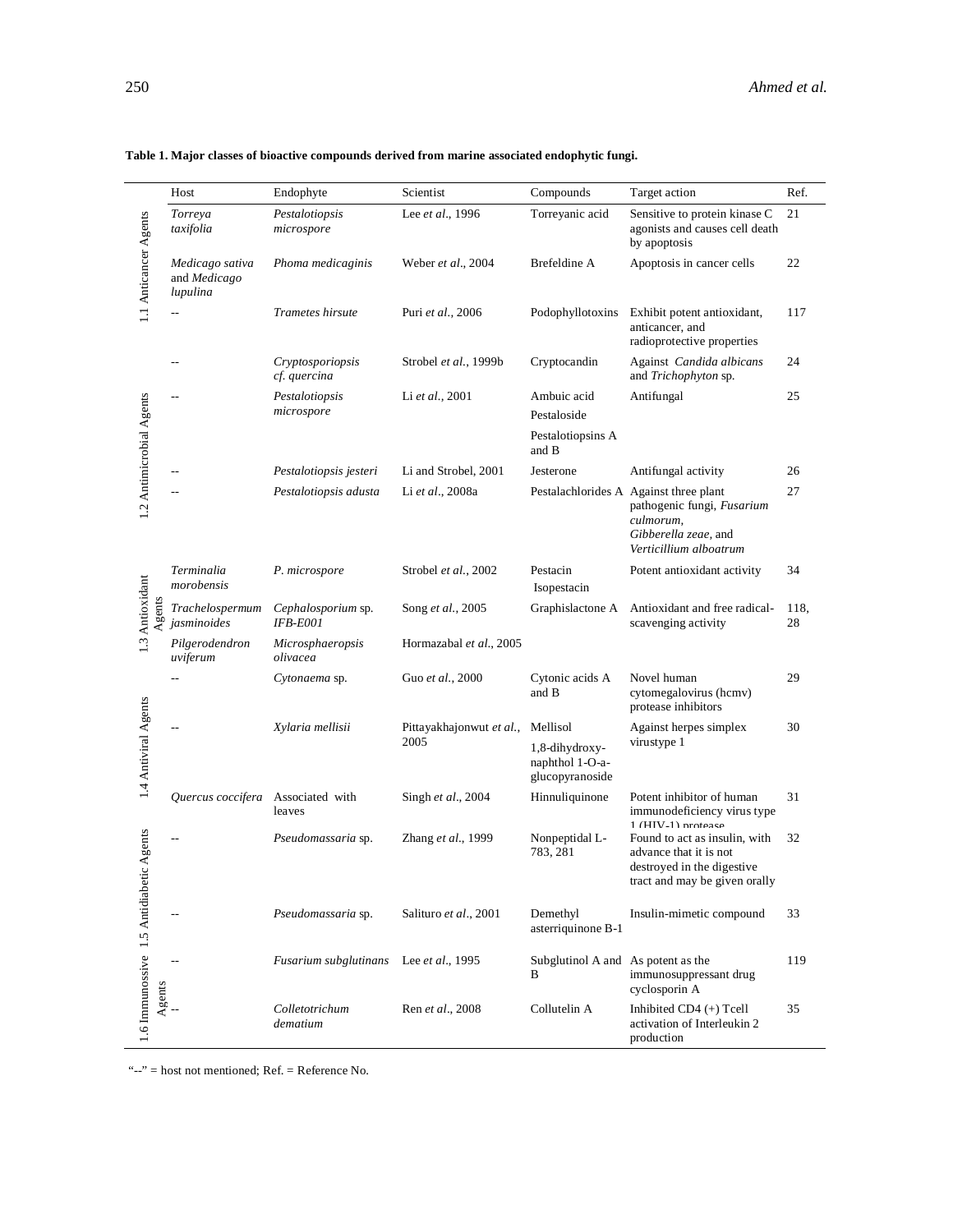and peripheral blood (HL-60), with  $LD_{50}$  values of 49, 47, and 39 µM, respectively.<sup>40</sup> A *Cladosporium* species L037 derived from the brown alga *Actinotrichia fragilis* (collected from Seragaki Beach at Okinawa Island, Japan) yielded two 12-membered macrolides, sporiolides A (**15**) and B (**16**), that showed powerful cytotoxic activity against murine lymphoma L1210 cells.<sup>41</sup> A known fungal metabolite, 4-Ketoclonostachydiol (**17**) having potent cytotoxic activity, was obtained from an endophyte *Gliocladium* sp. isolated from the New Zealand alga *Durvillaea Antarctica*. <sup>42</sup> A culture of an endophyte *Chaetomium globosum,* derived from the red alga *Polysiphonia urceolata* (collected from Qingdao coastline, China), provided the isolation of a new benzaldehyde secondary metabolite, chaetopyranin (**18**) which exhibited moderate cytotoxicty against three human tumor cell lines, with  $IC_{50}$  values of 48.7 (human microvascular endothelial cells, HMEC), 90.2 (hepatocellular carcinoma cells, SMMC-7721), and 123.7 µM (human lung epithelial cells, A549), along with free radical-scavenging activity. <sup>43</sup> Same species was isolated that produce a novel benzonaphthyridinedione derivative, chaetominedione (**45**) having remarkable activity as p56 (lck) tyrosine kinase (93.6% enzyme inhibition at 200  $\mu$ g/ml) inhibitor.<sup>44</sup> Cultivation of marine green alga-derived endophyte *Monodictys putredinis* (No. 187/195 15 I, collected from Tenerife, Spain) resulted to the isolation of four monomeric xanthones, including monodictysins A-C (**19-21**) and monodictyxanthone B (**22**) as well as a benzophenone monodictyphenone C (**23**). Among them, monodictysin B (**20**) showed cytochrome P450 1A inhibition, while monodictysin C (**21**) moderately induced NAD(P)H: quinine reductase (QR) activity in mouse Hepa 1c1c7 cells. Also, monodictysin C (**21**) inhibited aromatase activity weakly. <sup>45</sup> After fermentation of a culture of a *Curvularia* sp. (strain no. 768) isolated from the red alga *Acanthaphora spicifera* (collected in Apra Harbor, Guam), a novel macrolide apralactone A (**24**), a 14 membered phenyl acetic acid macrolactone, and the antipodes of curvularin macrolides (**25-27**) were identified. These

isolated metabolites showed cytotoxicity against several human tumor cell lines.<sup>46</sup> *Penicillium chrysogenum* QEN-24S, obtained from the red alga *Laurencia* sp. (collected from the Weizhou Island, South China Sea), produced two polyketide penicitides A (**28**) and B (**29**) and the glycerol derivative. Penicitide A displayed moderate cytotoxic activity against the human hepatocellular liver carcinoma cell line with an  $IC_{50}$  value of 111.9 µM.<sup>47</sup>An endophyte *Aspergillus terreus*, derived from the red alga *Laurencia ceylanica* ( from East coast of Sri Lanka), was a producer of a new butyrolactone (**30**), which exhibited significant inhibition of the βglucuronidase enzyme having  $IC_{50}$  value of 6.2 µM.<sup>48</sup> A culture of an endophyte *Paecilomyces variotii* EN-291 obtained from the red alga *Grateloupia turuturu* (from Qingdao, China) was fermented that led to the isolation of two new butenolides, butyrolactone IX (**31**) and aspulvinone O (**32**). Between these, aspulvinone O was found as a significant antioxidant having IC<sub>50</sub> value of 11.6  $\mu$ M.<sup>49</sup> Halimide alkaloids were produced by *Aspergillus* sp. CNC139 isolated from a sample of the green alga *Halimeda copiosa*. Halimide (**33**) was shown to inhibit the growth of colon cancer and ovarian cancer cell lines with  $IC_{50}$ values of 1 and 0.8  $\mu$ M, respectively.<sup>50</sup> The fungus *Emericella nidulans* var. *acristata* was isolated as an endophyte from a Mediterranean green alga. Cultivation of this fungus yielded two new compounds, arugosins G (**34**) and H (**35**), together with the known metabolites arugosins A (**36**) and B (**37**). Arugosins A and B exhibited cytotoxic activity towards seven cell lines at the concentration of 10 µM. <sup>16</sup> Cultivation of endophyte *Monodictys putredinis* derived from a marine alga resulted to the production of two new dimeric chromanones (**38, 39**) consisting two uniquely modified xanthone-derived units. The compounds (**38, 39**) were examined for their cancer chemopreventive potential and shown to inhibit cytochrome P450 1A activity  $(IC_{50}$  values of 5.3 and 7.5 μM, respectively). In addition, both compounds displayed moderate activity as inducers of NAD(P)H:quinone reductase (QR) in cultured mouse Hepa 1c1c7 cells. <sup>51</sup> Noduliprevenone (**40**)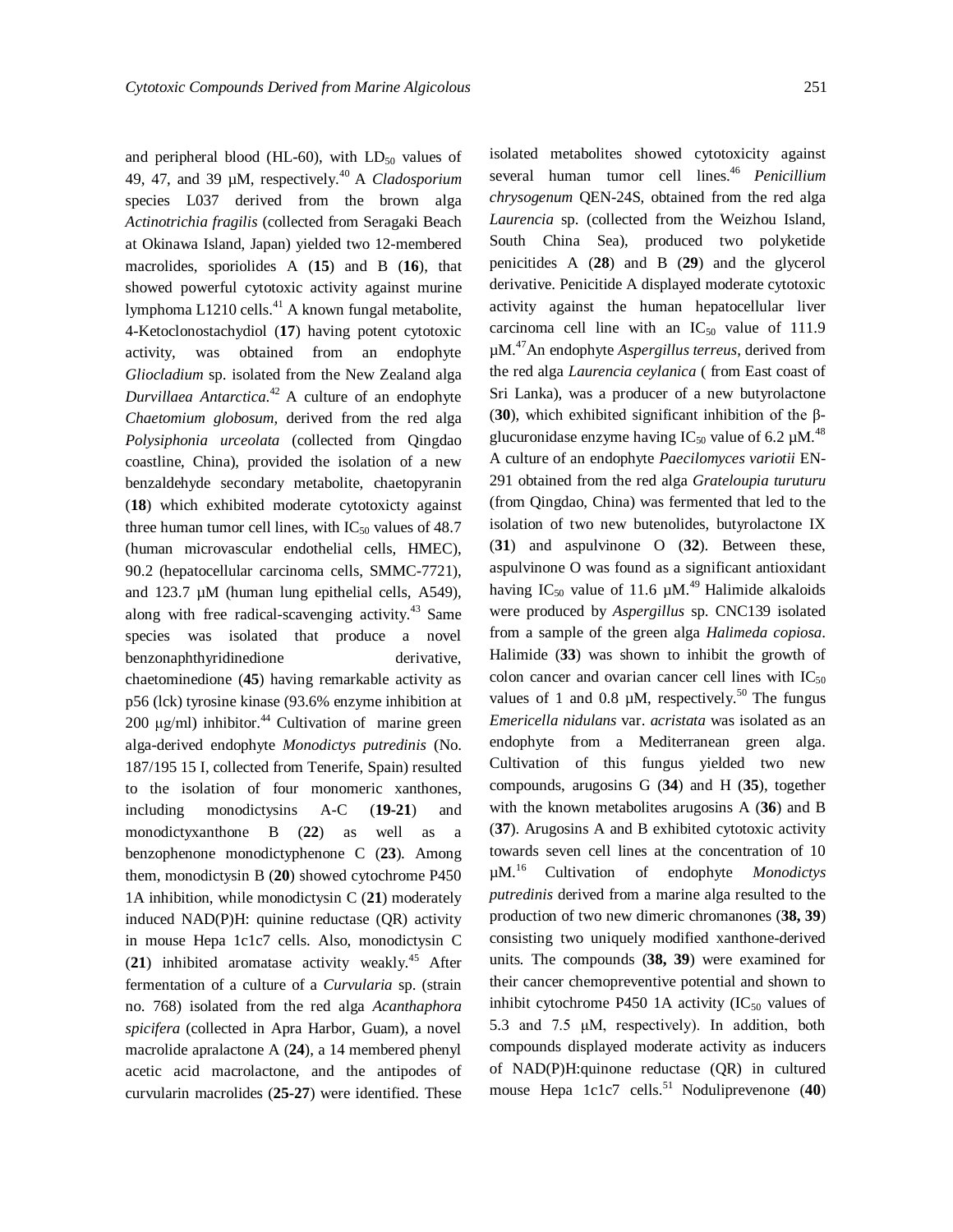isolated from *Nodulisporium* sp. was found to be an inhibitor of P450 (CYP1A), and concomitantly induces NAD(P)H:quinone reductase (QR).<sup>52</sup> An alga-derived endophytic fungus *Penicillium* sp. i-1-1 produced a novel tricyclic compound, citrinal A (**41**) having a rare tetrahydro-2H-benzofuro[7 b][1,4]dioxin-9(3H)-one skeleton. Citrinal A exhibited cytotoxicity against the A-549 and HL-60 cell lines. <sup>53</sup> Cytochalasin D (**42**) , a known antitumor and antibiotic compound was isolated from *Xylaria*  sp. strain obtained from Brazilian marine red alga *B. tenella*. <sup>54</sup> Epiepoxydon (**43**) exhibited significant cytotoxicity against human cancer cell lines was obtained from marine fungus *Apiospora montagnei* isolated from the inner tissue of the North Sea alga *Polysiphonia violacea*. <sup>14</sup> An endophyte *Ascochyta saliconiae* obtained from green alga *Ulva* sp. produced 2, 3-dihydro-2-hydroxy-2, 4- dimethyl-5 trans-propenylfura-3-one (**44**) showing inhibitory activity towards tyrosine kinase enzyme. <sup>55</sup>(Table 2, Figure 1)

#### **Terpenoids**

Cytotoxic terpenoids reported so far from marine algicolous endophytes are summarized in Table 3 and Figure 2. Four novel derivatives of hydroxylated sclerosporin were isolated from the fungus *Cadophora malorum* (SY3-1-1MIT), collected from the green alga *Enteromorpha* sp. These are 15 hydroxysclerosporin (**45**), 12-hydroxysclerosporin (**46**),11-hydroxysclerosporin (**47**), and 8 hydroxysclerosporin (**48**). Among others 8- Hydroxysclerosporin was found with a weak lipidaccumulation inhibitory activity against 3T3-L1 murine adipocytes.<sup>56</sup> Brown alga *Sargassum horneri* (Wenzhou island, China) derived endophytic fungus *Pestalotiopsis* sp. Z233 was cultured under abiotic stress stimulated by  $CuCl<sub>2</sub>$ . This culture extracts provided two new stress metabolites, eudesmane sesquiterpenes (**49**) and (**50**), which exhibited inhibitory activities against tyrosinase enzyme  $(IC_{50})$ values of 14.8 and 22.3  $\mu$ M respectively).<sup>57</sup> The fungus *Penicillium chrysogenum* QEN-24S was isolated from the marine red alga *Laurencia* sp.

Extraction of this fungal culture led to the isolation of two new tetracyclic diterpenes of the rarely reported cyclopiane class, conidiogenones H and I, along with five related congeners, conidiogenones B - D and F and conidiogenol. Among those conidiogenone C (**51**) was found with potent cytotoxic activity against HL-60 and BEL-7402 cells with  $IC_{50}$  values of 0.038 and  $0.97 \mu M$  respectively.<sup>58</sup> Three new tetranorlabdane diterpenoids, asperolides A-C (**52- 54**), and two related tetra norditerpenoid derivatives, wentilactones A and B (**55, 56**), were characterized from the culture extracts of *Aspergillus wentii* EN-48, derived from the marine brown alga *Sargassum* sp. All of them were evaluated for cytotoxic activity against HeLa, HepG2, MCF-7, MDA-MB-231, NCI-H460, SMMC-7721, and SW1990 cell lines with **56** being regarded as the most potent among the tested compounds  $(IC_{50} = 17 \mu M)^{59}$  Three new macrocyclic epoxy-diterpenes were produced from an unidentified fungal strain (MPUC 046) derived from the marine brown alga *Ishige okamurae*. The isolated compounds show similarity to the known platelet activating factor (PAF) antagonists, phomactins, thats why they were named as phomactin I (**57**), 13-epiphomactin I (58) and phomactin J (59). $^{60}$  (Table 3, Figure 2)

# **Nitrogenated compounds** *Amines and amides:*

*Alternaria tenuis* Sg17-1 was isolated from an unidentified alga (Zhoushan Island, China) and after the extraction of the culture broth of this fungus, a new isocoumarin (**60**) containing an atypical sevenmembered ring in its side chain was discovered. Compound **60** exhibited in vitro cytotoxicity against human malignant A375-S2 and Hela cell lines with  $IC_{50}$  values of 0.3 and 0.05 mM respectively.<sup>61</sup> Methyl 4-(3,4-dihydroxybenzamido) butanoate (**61**), a novel benzamide derivative was isolated from the endophytic fungus *Aspergillus wentii* EN-48 derived from marine algae and showed significant DPPH free radical scavenging activity with an  $IC_{50}$  value of 23.1 µM. <sup>62</sup> Ten asperpyrone-type BNPs (**62-71**) were characterized from the fungus *Aspergillus niger.*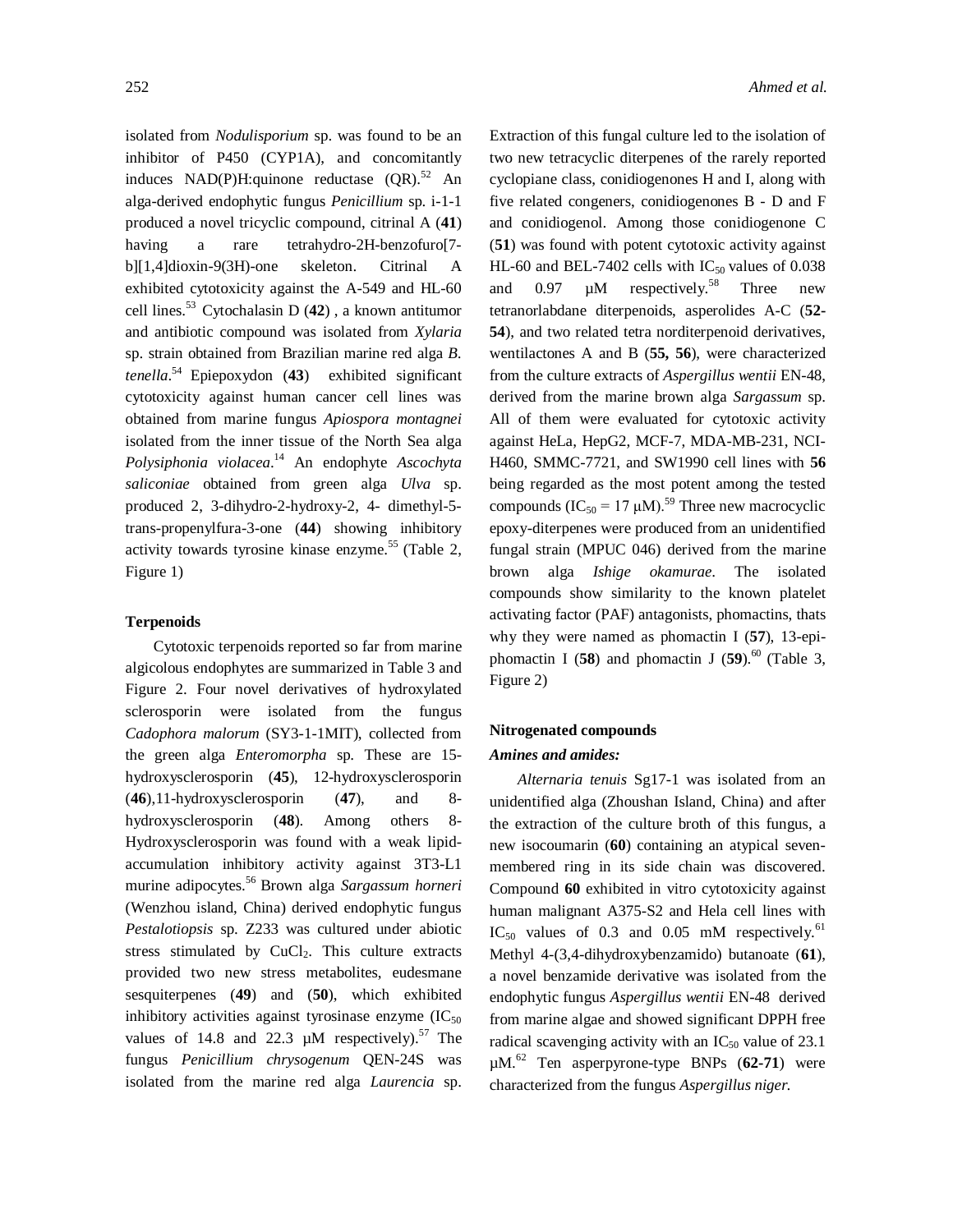| Sl. | Host                                        | Endophytes                     | Scientist                 | Compounds                                                                                                                                                      | Derivatives                               | Activities                                                                                                                                                               | Ref |
|-----|---------------------------------------------|--------------------------------|---------------------------|----------------------------------------------------------------------------------------------------------------------------------------------------------------|-------------------------------------------|--------------------------------------------------------------------------------------------------------------------------------------------------------------------------|-----|
| 1.  | Enteromorpha sp.                            | Coniothyrium<br>cereale        | Elsebai et al.,<br>2011   | Conioscleroderolide (1),<br>Sclerodine (2),<br>Trypethelone $(3)$ ,<br>Coniosclerodin (4),<br>Coniosclerolide (5),<br>Cereolactam $(6)$ ,<br>Cereoaldomine (7) | Phenalenone<br>derivatives                | Cytotoxic and<br>antimicrobial activities<br>$(1-3)$ ,<br>Inhibitory activity on<br>$HLE(4-7)$                                                                           | 36  |
| 2.  | Ceramium sp.                                | Phaeosphaeria<br>Spartinae     | Elsebai et al.,<br>2010   | Anofinic acid (8), Prenyl<br>OH benzoic acid (9),<br>Spartinoxide (10)                                                                                         |                                           | Inhibitory activity on<br>HLE(8)                                                                                                                                         | 37  |
| 3.  | Carpopeltis<br>cornea red algae             | Aspergillus<br>parasiticus     | Son et al.,<br>2002       | Parasitenone (11)                                                                                                                                              | Gabosine<br>derivative                    | Moderate free radical<br>scavenging activity                                                                                                                             | 38  |
| 4.  | Enteromorpha sp.                            | Wardomyces<br>anomalus         | al., 2003                 | Abdel-Lateff et Anomalin A (12)                                                                                                                                | Xanthone<br>derivatives                   | Tyrosine kinase<br>inhibitory &<br>antioxidative activity                                                                                                                | 39  |
| 5.  | Sargassum<br><i>fusiform</i> brown<br>algae | Aspergillus<br>pseudodeflectus | Ogawa et al.,<br>2004     | Pseudodeflectusin (14)                                                                                                                                         | Isochroman<br>derivative                  | Selective cytotoxic<br>activity against several<br>human cancer cell<br>lines including the<br>stomach (NUGC-3),<br>cervix (HeLa-S3), and<br>peripheral blood (HL<br>60) | 40  |
| 6.  | Actinotrichia<br>fragilis                   | Cladosporium<br>L037 species   | Shigemori et<br>al., 2004 | Sporiolides A $(15)$ and B 12-membered<br>(16)                                                                                                                 | macrolides                                | Potent cytotoxicity<br>against murine<br>lymphoma L1210 cells                                                                                                            | 41  |
| 7.  | Durvillaea<br>Antarctica                    | Gliocladium sp.                | Lang $et al.$<br>2006     | 4-ketoclonostachydiol<br>(17)                                                                                                                                  | Macrodiolide                              | Strong cytotoxicity                                                                                                                                                      | 42  |
| 8.  | Polysiphonia<br>urceolata                   | Chaetomium<br>globosum         | Wang et al.,<br>2006b     | Chaetopyranin (18)                                                                                                                                             | Benzaldehyde<br>derivative                | Cytotoxic against<br>human microvascular<br>endothelial cells,<br>hepatocellular<br>carcinoma cells<br>$(SMMC-7721)$ and<br>human lung epithelial<br>cells               | 43  |
|     |                                             |                                | Abdel-Lateff,<br>2008     | Chaetominedione (45)                                                                                                                                           | Benzonaphthyr<br>idinedione<br>derivative | p56lck tyrosine kinase<br>inhibitory activity                                                                                                                            | 44  |
| 9.  | Inner tissue of a<br>marine green alga      | Monodictys<br>putredinis       | Krick et al.,<br>2007     | Monodictysins A-C (19-<br>$21)$ ,<br>Monodictyxanthone (22)                                                                                                    | Monomeric<br>xanthones                    | Inhibition of<br>cytochrome P450 1A<br>$(20)$ , Induction of                                                                                                             | 45  |
|     |                                             |                                |                           | Monodictyphenone (23)                                                                                                                                          | Benzophenone                              | NAD(P)H:quinine<br>reductase (QR) in                                                                                                                                     |     |
|     | 10. Acanthaphora<br>spicifera               | Curvularia sp.                 | Greve et al.,<br>2008     | Apralactone A $(24)$ ,<br>Antipodes of curvularin<br>macrolides $(25-27)$                                                                                      | Macrolide                                 | معتنم به استئنانیه<br>Cytotoxic towards<br>human tumor cell lines                                                                                                        | 46  |
| 11  | Laurencia sp.                               | Penicillium<br>chrysogenum     | Gao et al.,<br>2010       | Penicitides A (28)                                                                                                                                             |                                           | Moderate cytotoxic<br>against the human<br>hepatocellular liver<br>carcinoma cell line                                                                                   | 47  |
| 12  | Laurencia<br>ceylanica                      | Aspergillus<br>terreus         | Haroon et al.,<br>2013    | New butyrolactone (30)                                                                                                                                         |                                           | Inhibition of $\beta$ -<br>glucuronidase                                                                                                                                 | 48  |
| 13  | Grateloupia<br>turuturu                     | Paecilomyces<br>variotii       | Zhang et al.,<br>2015a    | Butyrolactone IX (31),<br>Aspulvinone O (32)                                                                                                                   | <b>Butenolide</b><br>derivatives          | DPPH radical<br>scavenging activity (32)                                                                                                                                 | 49  |
| 14  | Halimeda copiosa                            | Aspergillus sp.                | Fenical et al.,<br>2000   | Halimide (33)                                                                                                                                                  | Alkaloid                                  | Growth inhibition of<br>colon and ovarian<br>carcinoma cells                                                                                                             | 50  |

#### **Table 2. Cytotoxic polyketides from marine aglae associated endophytic fungi.**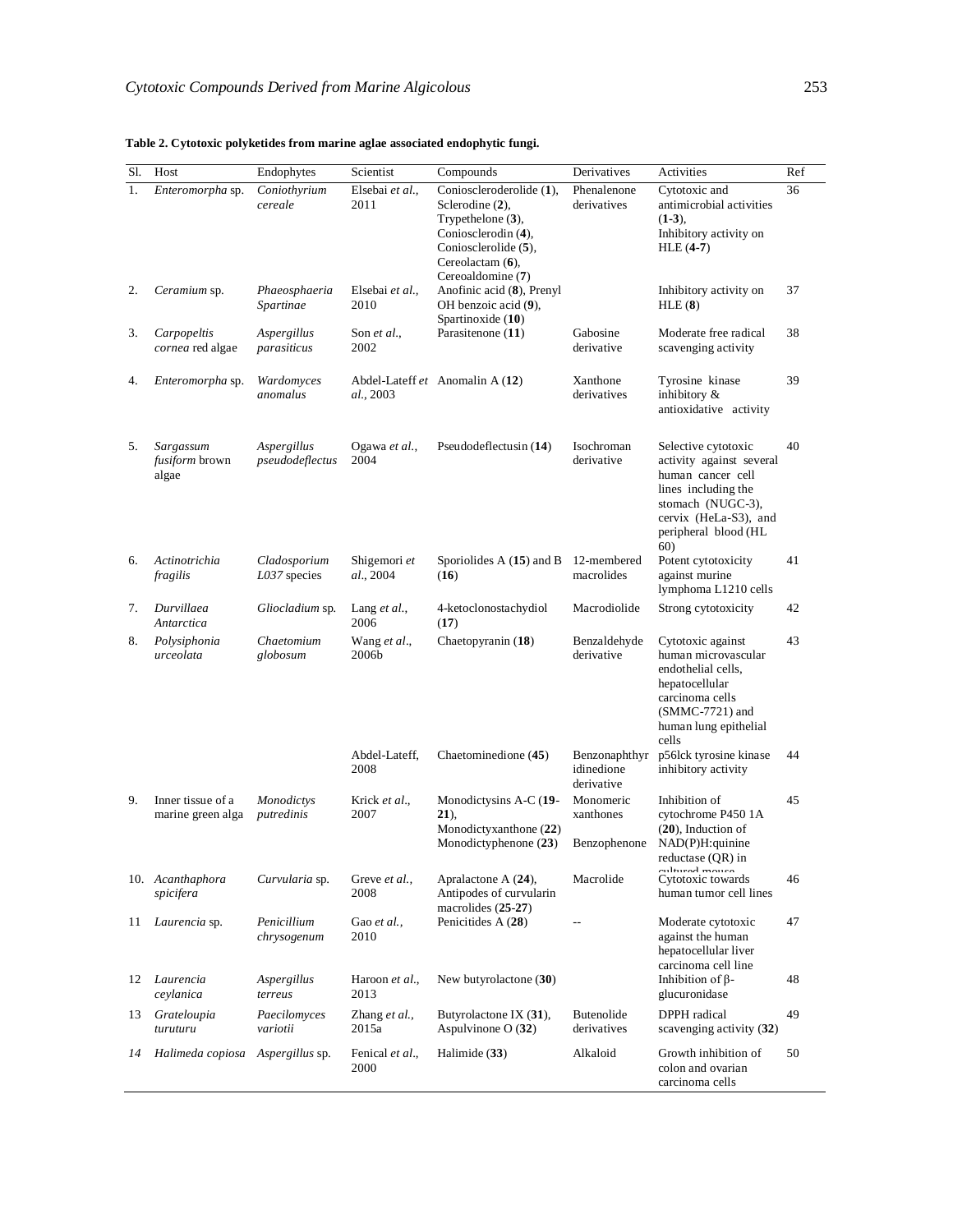| 15 | Unidentified algae       | Emericella<br>nidulans var.<br>acristata | Kralj et al.,<br>2006              | Arugosin G $(34)$ ,<br>Arugosin $H(35)$ ,<br>Arugosin B $(36)$ ,<br>Arugosin A $(37)$ | Prenylated<br>polyketides           | Cytotoxic toward tumor 16<br>cell lines $(36, 37)$             |    |
|----|--------------------------|------------------------------------------|------------------------------------|---------------------------------------------------------------------------------------|-------------------------------------|----------------------------------------------------------------|----|
| 16 | Unidentified algae       | <i>Monodictys</i><br>putredinis          | Pontius et al.,<br>2008b           | Monodictyochromes A<br>$(38)$ and B $(39)$                                            | Dimeric<br>xanthone<br>derivatives  | Inhibit cytochrome<br>P450 1A activity                         | 52 |
| 17 | Unidentified             | Nodulisporium<br>sp.                     | Pontius et al.,<br>2008a           | Noduliprevenone (40)                                                                  | Heterodimeric<br>chromanone         | Inhibitor of P450<br>(CYP1A)                                   | 51 |
| 18 | Blidingia minima         | <i>Penicillium</i> sp.                   | Zhu et al<br>2009                  | Citrinal A $(41)$                                                                     | Tricyclic<br>citrinin<br>derivative | Cytotoxic effects on the 53<br>$A-549$ and HL-60 cell<br>lines |    |
| 19 | Bostrychia tenella       | Xylaria sp.                              | de Felício et<br><i>al.</i> , 2015 | Cytochalasin D $(42)$                                                                 | Alkaloid                            |                                                                | 54 |
| 20 | Polysiphonia<br>violacea | Apiospora<br>montagnei                   | Klemke et al.,<br>2004             | Epiepoxydon $(43)$                                                                    |                                     | Significant cytoxicity<br>against human cancer<br>cell lines.  | 14 |
| 21 | Ulva sp.                 | Ascochyta<br>saliconiae                  | Nagle <i>et al.</i> ,<br>2004      | 2, 3-dihydro-2-hydroxy-<br>$2, 4$ -dimethyl-5-trans-<br>propenylfura-3-one (44)       |                                     | Tyrosine kinase<br>inhibitor                                   | 55 |

| Sl. | Host                       | Endophytes                                  | Scientist               | Compounds                                                                                                                                                                                                                               | Derivatives                                 | Activities                                                                                                                                                                      | Re |
|-----|----------------------------|---------------------------------------------|-------------------------|-----------------------------------------------------------------------------------------------------------------------------------------------------------------------------------------------------------------------------------------|---------------------------------------------|---------------------------------------------------------------------------------------------------------------------------------------------------------------------------------|----|
| 1.  | Enteromorpha sp.           | Cadophora<br>malorum SY3-1-<br><b>IMIT</b>  | Almeida et al.,<br>2010 | 15-hydroxysclerosporin<br>$(45)$ , 12-hydroxysclerosporin<br>$(46)$ , 11-hydroxysclerosporin<br>$(47)$ ,8-hydroxy sclerosporin<br>(48)                                                                                                  | Hydroxylated<br>sclerosporin<br>derivatives | Fat-accumulation<br>inhibitory activity<br>against 3T3-<br>L1murine<br>adipocytes                                                                                               | 56 |
| 2.  | Pestalotiopsis sp.<br>7233 | Sargassum<br>horneri                        | Wu et al.,<br>2013      | $1\beta$ , $5\alpha$ , $6\alpha$ , $14$ -tetraacetoxy-<br>9α-benzoyloxy-7β H-<br>eudesman- $2\beta$ , 11-diol (49),<br>$4\alpha, 5\alpha$ -diacetoxy-9 $\alpha$ -<br>benzoyloxy-7βh-eudesman-<br>$1\beta, 2\beta, 11, 14$ -tetraol (50) | Eudesmane<br>ses-<br>quiterpenes            | Tyrosinase<br>inhibitory activities                                                                                                                                             | 57 |
| 3.  | Laurencia sp.              | Penicillium<br>chrysogenum QE<br>$N-24S$    | Du et al., 2009         | Conidiogenone C $(51)$                                                                                                                                                                                                                  | Diterpenes of<br>cyclopiane<br>class        | Cytotoxic effect to<br>$HL-60$                                                                                                                                                  | 58 |
| 4.  | Sargassum sp.              | Aspergillus wentii<br><i>EN-48</i>          | Sun et al.,<br>2012     | Asperolides A-C (52-54),<br>Wentilactones $A(55)$ and B<br>(56)                                                                                                                                                                         | Tetranorlabda<br>ne<br>diterpenoids         | Potent cytotoxic<br>against a tumor<br>cells $(56)$                                                                                                                             | 59 |
| 5.  | Ishige okamurae            | Unidentified<br>fungal strain<br>(MPUC 046) | Ishino et al.,<br>2010  | Phomactin I $(57)$ , 13-epi-<br>phomactin I $(58)$ , Phomactin<br>J(59)                                                                                                                                                                 | Diterpene                                   | Platelet activating<br>factor (PAF)<br>antagonists                                                                                                                              | 60 |
| 6.  | Unidentified alga          | Alternaria tenuis                           | Huang et al.,<br>2006   | Sg1714 (44)                                                                                                                                                                                                                             | A novel<br>isocoumarin                      | Cytotoxicities in<br>vitro against human<br>malignant A375-S2                                                                                                                   | 61 |
| 7.  |                            | Aspergillus wentii Li et al., 2014          |                         | Methyl4-(3,4-dihydroxy<br>benzamido) butanoate (61)                                                                                                                                                                                     | Benzamide<br>derivative                     | Significant DPPH<br>radical scavenging                                                                                                                                          | 62 |
| 8.  | Sargassum sp.              | Aspergillus niger                           | Fang et al.,<br>2016    | Aurasperone $A(62)$ ,<br>Fonsecinone D (63),<br>Aurasperone $F(64)$ ,<br>Fonsecinone B (65),<br>Aurasperone B (66),<br>Aurasperone C (67),<br>Fonsecinone A (68),<br>Asperpyrone A (69),<br>Fonsecinone C (70),<br>Asperpyrone $D(71)$  |                                             | Weak cytotoxicities<br>$(IC_{50} > 30 \mu m)$<br>against 10 human<br>cancer cell lines<br>(K562, A549,<br>Du145, H1975,<br>MCF-7, Huh-7,<br>HL7702, HL60,<br>HeLa, and Molt-4). | 63 |
| 9.  | Codium fragile.            | Gibberella zeae                             | Liu et al.,<br>2011     | 3-hydroxy-5-<br>(hydroxymethyl)-4-(4'-<br>hydroxyphenoxy)<br>pyrrolidin-2-one (72)                                                                                                                                                      | Pyrrolidine<br>derivative                   | Cytotoxicity against<br>A-549 and BEL-<br>7402 cell lines.                                                                                                                      | 64 |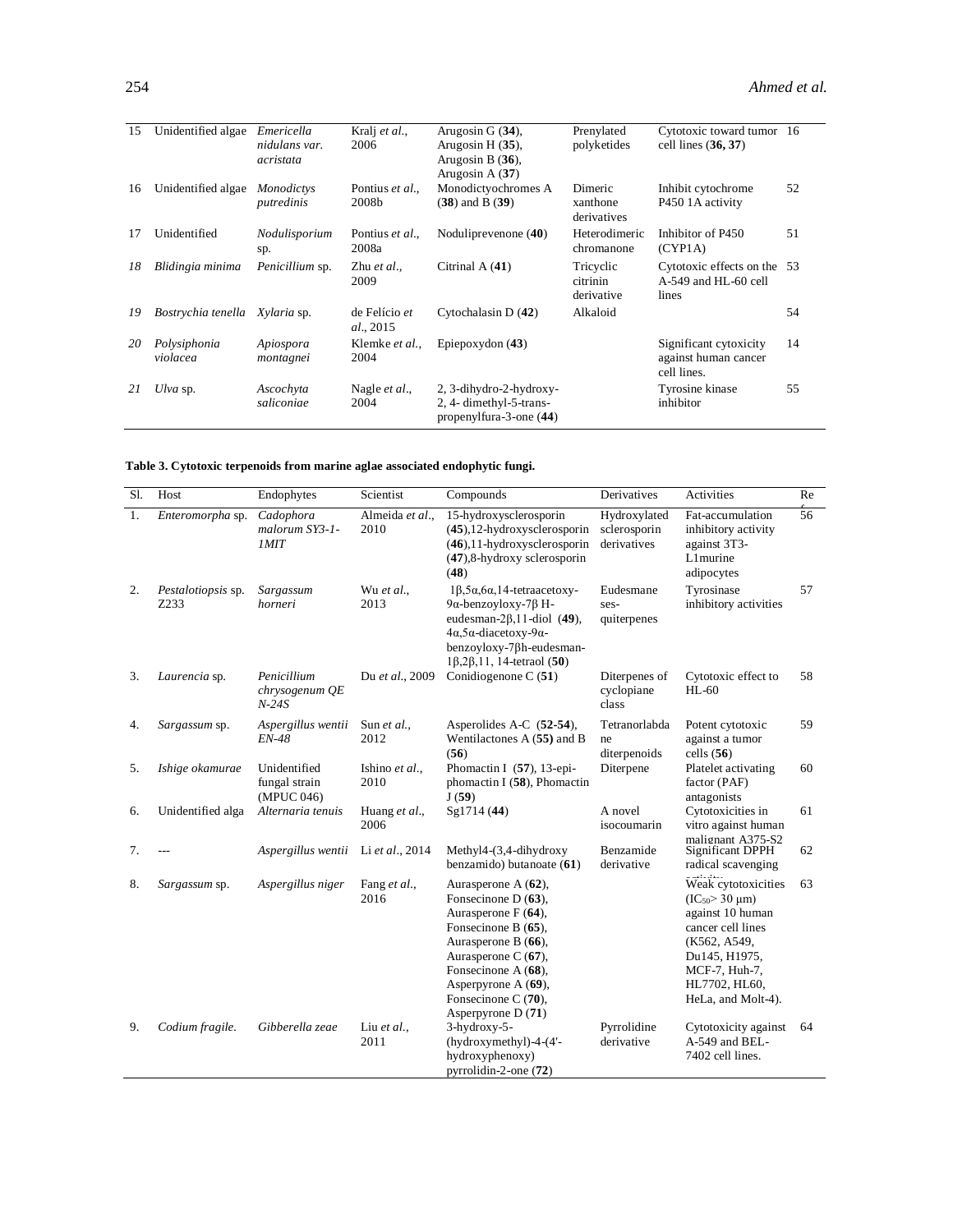

Figure 1. Cytotoxic polyketidesfrom marine aglae associated endophytic fungi.

SCSIO Jcsw6F30, derived from a marine alga *Sargassum* sp. All of the BNPs were found as weak cytotoxic compounds against 10 human tumor cells  $(IC<sub>50</sub> > 30 \mu M)$ . Besides, three of them, aurasperone F (**62**), aurasperone C (**63**) and asperpyrone A (**64**), showed obvious COX-2–inhibitory activities, with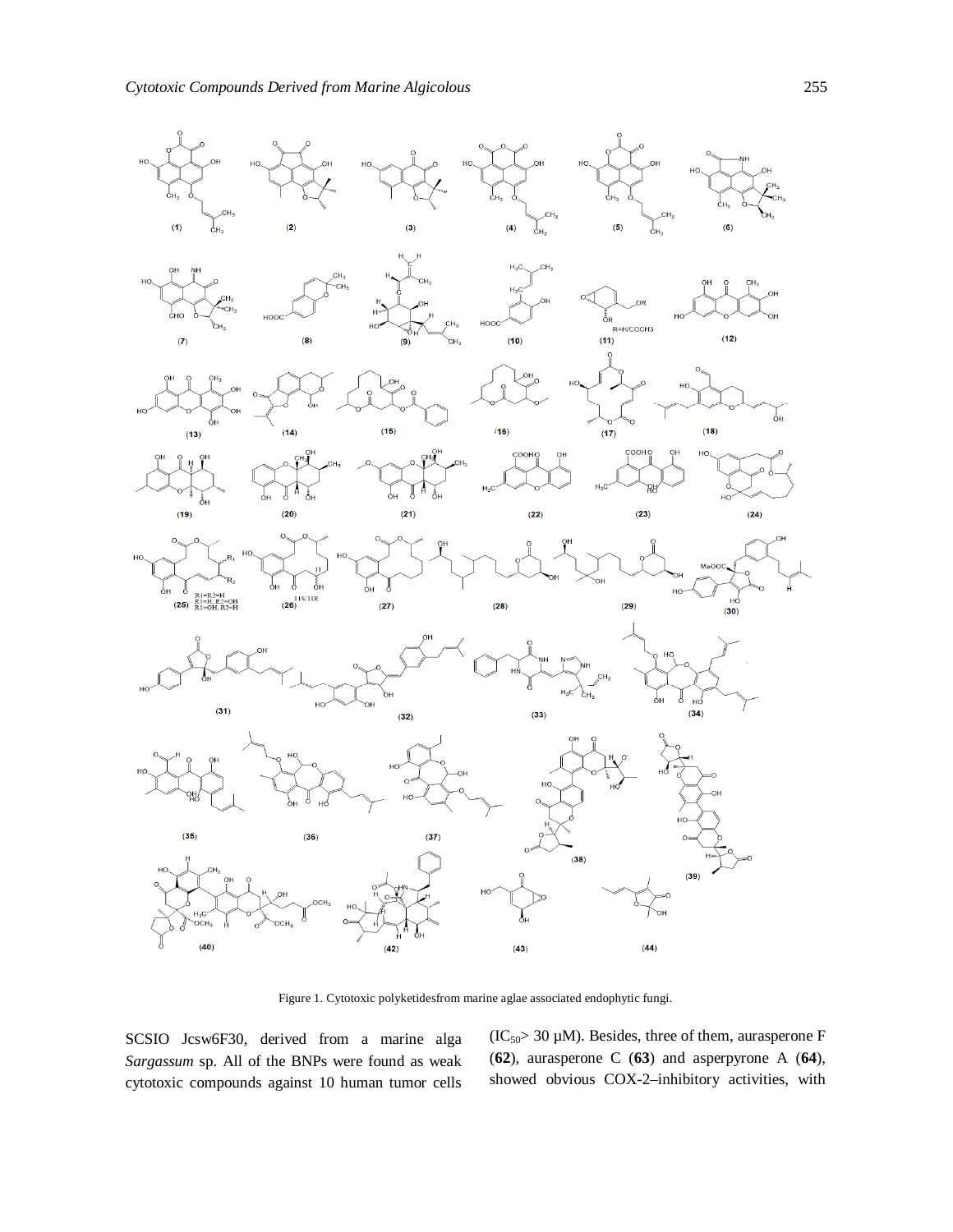the IC<sub>50</sub> values of 11.1, 4.2 and 6.4  $\mu$ M<br>respectively.<sup>63</sup> 3-hydroxy-5-(hydroxymethyl)-4-(4' 3-hydroxy-5-(hydroxymethyl)-4-(4' hydroxyphenoxy) pyrrolidin-2-one (**72**), a new pyrrolidine derivative was identified from the culture extracts of an endophytic fungus *Gibberella zeae*,

obtained from the marine green alga *Codium fragile* and showed cytotoxic activity against A-549 and BEL-7402 cell lines. $<sup>64</sup>$  All the amines and amides</sup> with cytotoxic potentials are are summarized in table 4 and the structures are given in figure 3.

**Table 4. Cytotoxic nitrogenated compounds from marine aglae associated endophytic fungi.**

|                | Sl. Host                      | Endophytes                                                 | Scientist                 | Compounds                                       | Derivatives                                | Activities                                                                                                                                                              | Ref |
|----------------|-------------------------------|------------------------------------------------------------|---------------------------|-------------------------------------------------|--------------------------------------------|-------------------------------------------------------------------------------------------------------------------------------------------------------------------------|-----|
| $\mathbf{1}$   | Valonia<br>utricularis        | Chaetomium sp.                                             | Abdel-Lateff,<br>2008     | Chaetominedione (73)                            | Benzonaphthyrid<br>inedione                | Potent tyrosine kinase<br>inhibitor                                                                                                                                     | 44  |
| $\overline{c}$ | Sargassum<br>kjellmanianum    | Aspergillus<br>ochraceus                                   | Cui et al.,<br>2009       | 2-hydroxy<br>circumdatin $C(74)$                | Benzodiazepine<br>alkaloids                | Exhibited significant<br>dpph radical scavenging<br>activity                                                                                                            | 65  |
| 3              | Grateloupia<br>turuturu       | Paecilomyces<br>variotii EN-291                            | Zhang et al.,<br>2015b    | Varioloid A $(75)$ & B Diketopiperazine<br>(76) | type alkaloid                              | Compounds 77 and 78<br>exhibited cytotoxicity<br>against A549, HCT116,<br>and hepg2 cell lines, with<br>$IC_{50}$ values ranging from<br>2.6 to 8.2 $\mu$ g/ml.         | 108 |
| 4              | Actinotrichia<br>fragilis     | Penicillium<br>citrinum N-059                              | Tsuda et al.,<br>2004     | Citrinadin A (77)                               | Pentacyclic<br>spiroindolinone<br>alkaloid | Cytotoxicity against<br>L1210 and KB cell lines                                                                                                                         | 67  |
|                |                               |                                                            | Mugishima et<br>al., 2005 | Citrinadin B (78)                               | Pentacyclic<br>indolinone<br>alkaloid      | Modest cytotoxicity<br>against 11210 cells                                                                                                                              | 68  |
| 5              | Enteromorpha<br>tubulosa      | Aspergillus flavus<br>$C-F-3$                              | Lin $et$ al.,<br>2009     | Iso-α-Cyclo-piazonic<br>acid (79)               |                                            | Cytotoxic to several<br>human tumor cell lines<br>(HL-60, MOLT-4, A-<br>549, and bel-7402 cell<br>lines)                                                                | 69  |
| 6              | Sargassum sp.                 | Aspergillus sp.<br>SpD081030G1f1                           | Izumikawa et<br>al., 2010 | JBIR-81 (80) and<br>JBIR-82 (81)                | Terpeptin ana-<br>logues                   | Radical scavengers due<br>to their protective effect<br>against L-glutamate<br>toxicity                                                                                 | 70  |
| 7              | Ulva pertusa                  | Chaetomium<br>globosum                                     | Cui et al.,<br>2010a      | Cyto-globosins A–G<br>$(82-88)$                 | Cytochalasans                              | Cytotoxic activity against<br>the a-549 tumor cell line                                                                                                                 | 71  |
| 8              | Enteromorpha<br>sp.           | Coniothyrium<br>cereal                                     | Elsebai et al.,<br>2012   | Conioimide (89)                                 | Isoindole<br>pseudoalkaloid                | Selective inhibition of<br>human leukocyte elastase                                                                                                                     | 72  |
| 9              | Sargassum<br>tortile          | Leptosphaeria sp.                                          | Takahashi et<br>al., 1994 | Lep $F(91)$ and $C(92)$ Leptosin                |                                            | Strong growth-inhibiting<br>and apoptosis-inducing<br>activities against human<br>lymphoblastoid<br>RPMI8402 cells and<br>human embryonic kidney<br>cell line 293 cells | 73  |
|                |                               | 10 Avrainvillea sp. Fusarium sp. CNL- Cueto et al.,<br>619 | 2000                      | N-methyl-<br>sansalvamide (93)                  | Cyclic<br>depsipeptide                     | Weak in vitro<br>cytotoxicity in the NCI<br>human tumor cell line                                                                                                       | 75  |
|                | 10. Lomentaria<br>catenate    | Aspergillus sp.                                            | Li et al., 2004           | Golmaenone (94)                                 | Diketopiperazine<br>alkaloid               | Significant radical<br>scavenging and UV-A<br>protecting properties                                                                                                     | 76  |
|                | 11. Ceradiction<br>spongiosum | Unidentified                                               | 2001                      | Komatsu et al., Dictyonamides A (95) Peptides   |                                            | Inhibited cyclin-<br>dependent kinase 4                                                                                                                                 | 77  |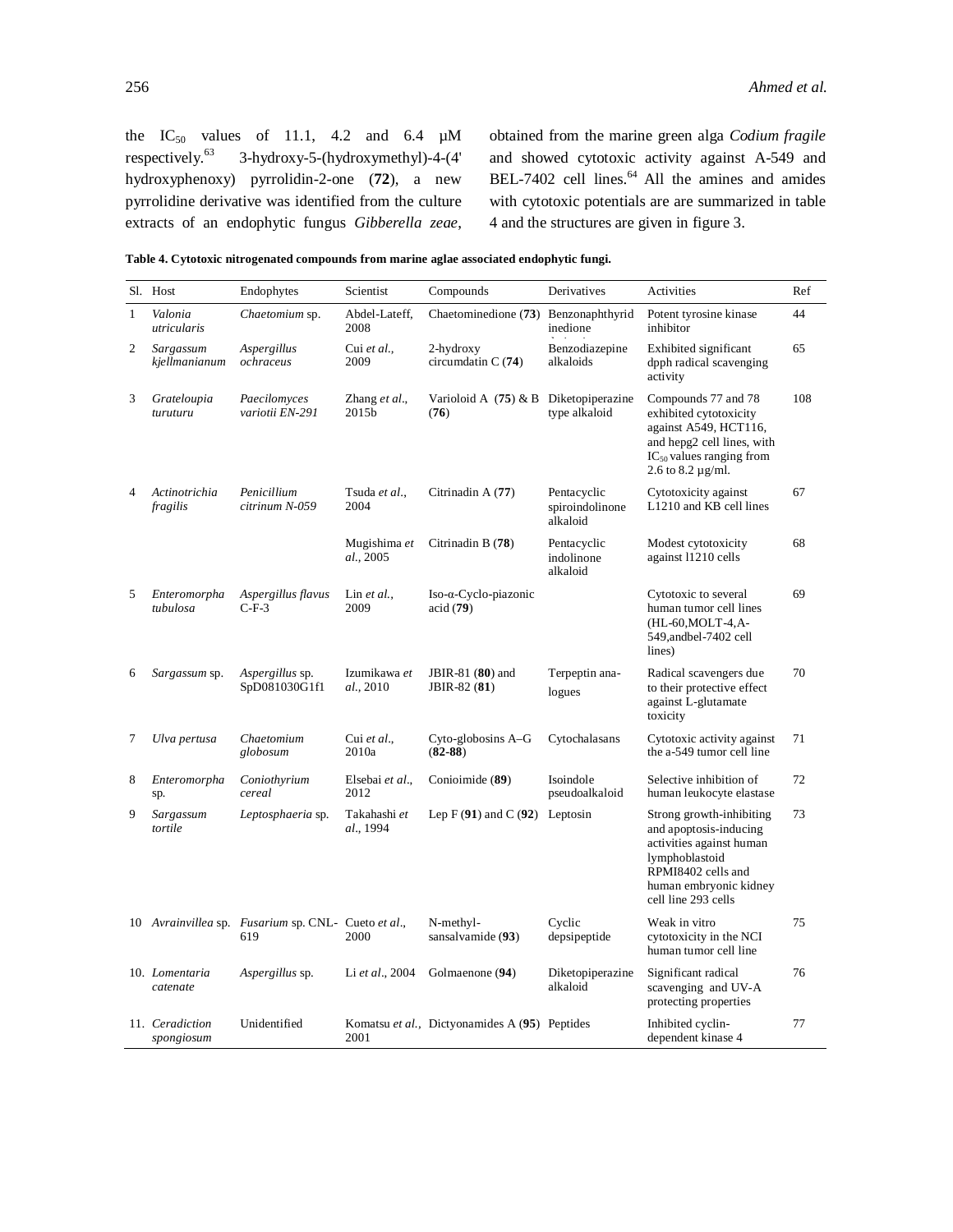| Sl.            | Host                       | Endophytes                     | Scientist                    | Compounds                                                                        | Derivatives                                      | Activities                                                                    | Ref |
|----------------|----------------------------|--------------------------------|------------------------------|----------------------------------------------------------------------------------|--------------------------------------------------|-------------------------------------------------------------------------------|-----|
| 1.             | Phaeosphaeria<br>spartinae | Ceramium sp.                   | Elsebai et al.,<br>2013      | Spartopregnenolone<br>(97)                                                       | $4\alpha$ -carboxylic<br>pregnane-<br>derivative | Steroidal                                                                     | 78  |
| 2.             | Sargassum<br>kjellmanianum | Aspergillus<br>ochraceus EN-31 | $Cui$ $et$<br>al.,<br>2010b  | 7-Nor-ergosterolide,<br>(98)<br>3β-hydroxyergosta-8,<br>$4(28)$ -dien-7-one (99) | 7-norsteroid                                     | Cytotoxicity<br>against<br>NCI-H460, SMMC-<br>7721, and SW 1990<br>cell lines | 79  |
| 3.             | Corallina<br>officinalis   | Aspergillus flavus<br>$Cf-5$   | Qiao <i>et al.</i> ,<br>2011 | $3\beta$ ,4 $\alpha$ -dihydroxy-26-<br>methoxyergosta-<br>7,24(28)-dien-6-one    |                                                  | inhibition<br>of<br>Low<br>acetylcholinesterase<br>(AChE)                     | 18  |
| H <sub>O</sub> | OH<br>HO.                  | HO.<br>HO.<br>óн               | HO<br>HO''                   | $\Omega$<br>HO<br>$\circ$                                                        | HO.<br>HO.                                       |                                                                               | ÒΗ  |
|                | (45)                       | (46)<br>(47)                   |                              | (48)<br>(49)                                                                     |                                                  | (51)<br>(50)                                                                  |     |
| OH             |                            |                                | OH<br>0<br>$\circ$           | HO.                                                                              | OH                                               | OH<br>OH                                                                      |     |

**Table 5. Cytotoxic steroids from marine aglae associated endophytic fungi.**

Figure 2. Cytotoxic terpenoids from marine algae associated endophytic fungi.

 $(55)$ 

#### *Quinolines and quinazoline derivatives:*

 $(53)$ 

 $(54)$ 

 $(52)$ 

From a culture of *Chaetomium* sp. Az 3-10 obtained from the marine alga *Valonia utricularis* (Azores, Atlantic Ocean) chaetominedione (**73**), a new benzonaphthyridinedione derivative was characterized which showed significant tyrosine kinase inhibitory activity.<sup>64</sup> The endophytic fungus *Aspergillus ochraceus*, obtained from the marine brown alga *Sargassum kjellmanianum* produced a novel benzodiazepine analogue, 2 hydroxycircumdatin C (**74**) in its culture. The culture extracts also provide another compound (11aS)-2,3 dihydro-7-methoxy-1H-pyrrolo $[2,1 \text{ c}]$   $[1,4]$ benzodiazepine-5,11(10H,11aH)-dione, which has been identified from a natural resource for the first time, but has been synthesized previously, along with five structurally related known alkaloids. Compound **74** showed potent DPPH free radical scavenging activity and an  $IC_{50}$  value of 9.9  $\mu$ M, which is 8.9fold more potent than that of butylated

hydroxytoluene (BHT), a well-known synthetic positive control.<sup>65</sup> Varioloid A (**75**), a new indolyl-6,10b-dihydro-5a*H*-[1]benzofuro[2,3-*b*]indole derivative, and another similar compound varioloid B (**76**), was characterized from the endophytic fungus *Paecilomyces variotii* EN-291 derived from an unidentified marine alga. <sup>66</sup>(Table 4, Figure 3)

 $(58)$ 

 $(59)$ 

#### *Indole derivatives:*

 $(56)$ 

 $(57)$ 

Citrinadin A (**77**), a novel pentacyclic spiroindolinone alkaloid, was isolated from the endophytic fungus *Penicillium citrinum* N-059, derived from marine red alga *Actinotrichia fragilis* (Hedo Cape, Okinawa Island) and showed moderate cytotoxic activity against L1210 and KB cell lines (with IC<sub>50</sub> values of 9.9 and 16.0  $\mu$ M respectively).<sup>67</sup> The same fungus also provided a new congener, citrinadin B (**78**), having moderate cytotoxicity against L1210 cells (with an  $IC_{50}$  value of 20.8 µM).<sup>68</sup> The fungus *Aspergillus flavus* C-F-3, obtained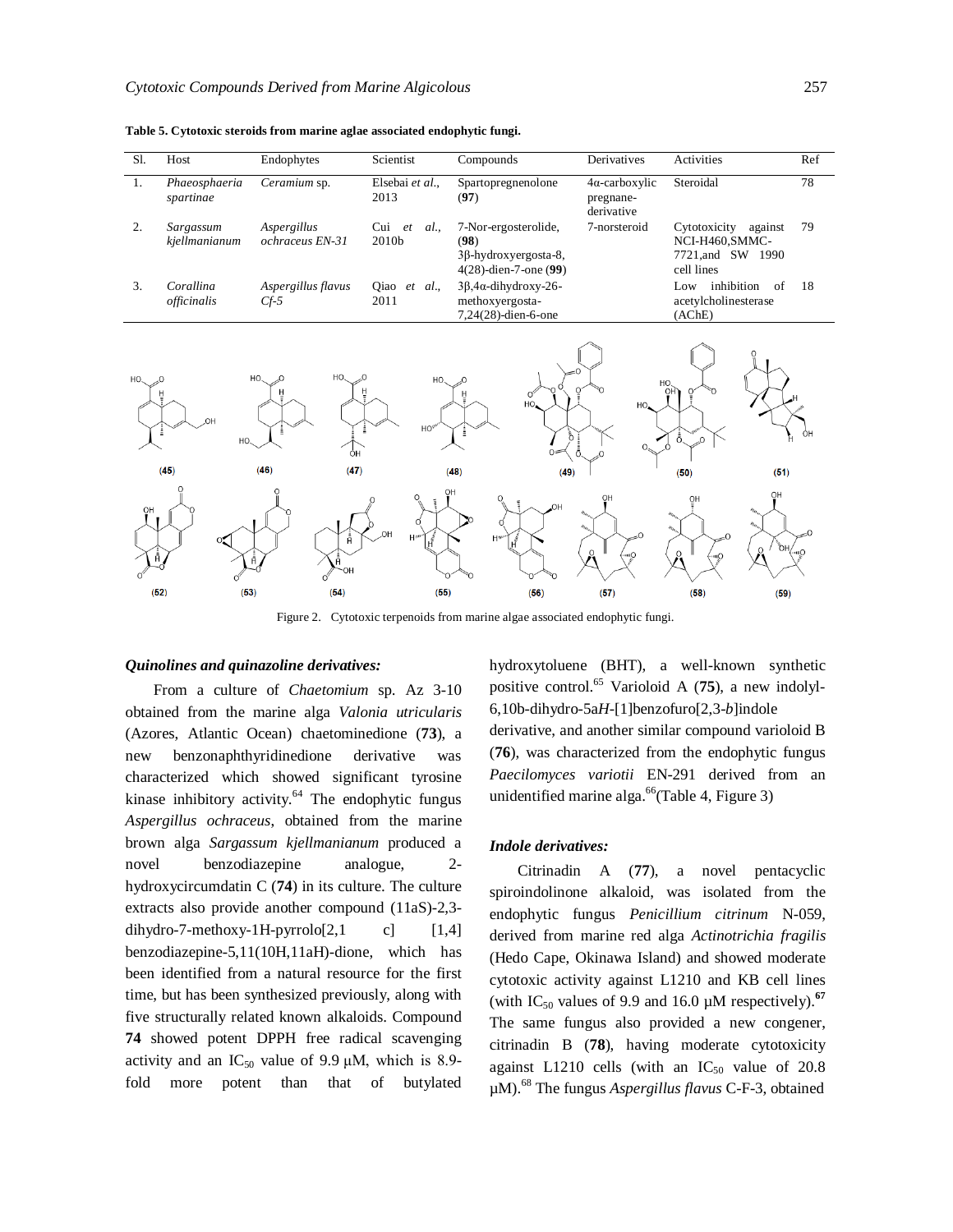

Figure 3. Cytotoxic nitrogenated compounds from marine aglae associated endophytic fungi.



Figure 4. Cytotoxic steroids from marine algae associated endophytic fungi.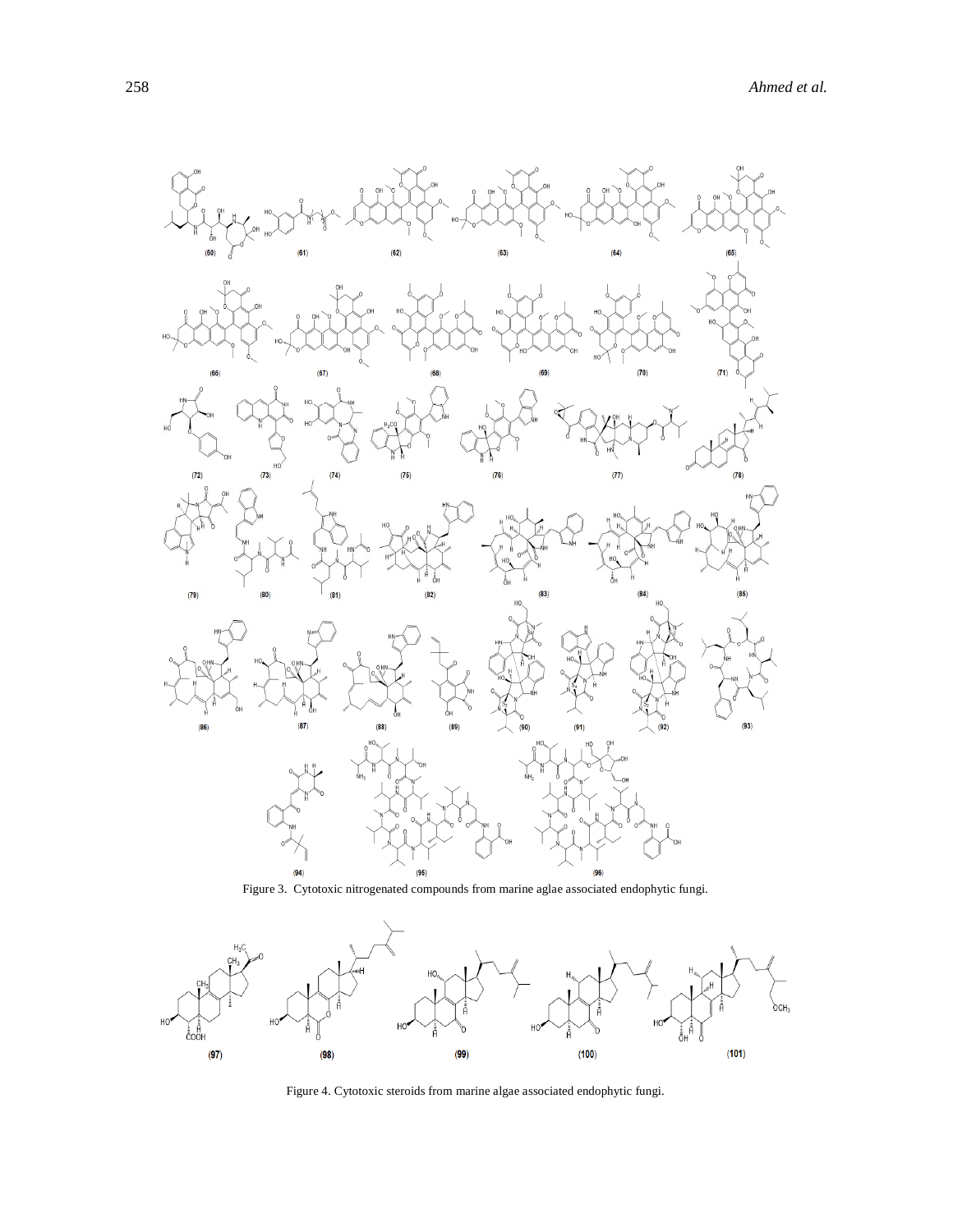

Figure 5. Different classes of bioactive compounds isolated from marine algicolous endophytic fungi upto 2017 (No compound has fallen into A∩C & B∩C groups).

from green alga *Enteromorpha tubulosa* (Putian Pinghai, China), is the source of a moderate cytotoxic compound iso-α-cyclopiazonic acid (**79**), having activity against several human tumor cell lines (HL 60, MOLT- 4, A-549, and BEL-7402 cell lines).<sup>69</sup> Two novel fungus-derived terpeptin analogues, namely JBIR-81 (**80**) and JBIR-82 (**81**), were found as potent free radical scavengers because of their inhibitory activities against L-glutamate toxicity (with  $EC_{50}$  values of 0.7 and 1.5  $\mu$ M), were isolated from an *Aspergillus* sp. SpD081030G1f1 obtained from the brown alga *Sargassum* sp. (Ishigaki Island, Okinawa Prefecture, Japan)<sup>70</sup>. Seven novel cytochalasan derivatives were isolated from the culture of an endophytic fungus *Chaetomium globosum* QEN-14, obtained from the marine green alga *Ulva pertusa* (Qingdao coastline, China), which were named as Cytoglobosins A–G (**82-88**). Among those, cytoglobosins C and D showed cytotoxicity against the A-549 tumor cell line  $(IC_{50}$  values of 2.26 and 2.55  $\mu$ M respectively).<sup>71</sup> The endophyte *Coniothyrium cereale* of the green alga *Enteromorpha* sp. provided the isoindole pseudoalkaloid conioimide (**89**) from its culture. The compound **89** showed selective inhibitory activity against human leukocyte elastase.<sup>72</sup> Epipolysulfanyldioxopiperazines (**90**), a member of the family of leptosins, was produced from the cultured mycelia of the endophytic fungus *Leptosphaeria* sp. obtained from the brown alga *Sargasssum tortile.* Leptosin A

(**90**) showed cytotoxic activity against P-388 leukemia cells through inhibition of topoisomerase II.<sup>73</sup> Leps F and C (**91, 92**) were also found from same fungal species. These isolated metabolites exhibited significant growth-inhibition and apoptosisinduction of human lymphoblastoid RPMI8402 cells and human embryonic kidney cell line 293 cells. Furthermore, leps F and C also have inhibitory activity in the survival pathway by inactivating (i.e. through dephosphorylation) Akt/protein kinase B enzyme.<sup>74</sup> The sources of cytotoxic endophytes and the structures of some important indole derivatives are summarized in Table 4 and Figure 3, respectively.

### *Peptides:*

Few peptides with cytotoxic activities from marine associated algicolous endophytes are also reported (Table 4, Figure 3). A novel cyclic depsipeptide, N-methylsansalvamide (**93**), was isolated from the culture of an endophyte *Fusarium* sp. CNL-619, derived from the green alga *Avrainvillea* sp. (Bovoni Cay, United States Virgin Islands). The compound **93** showed weak cytotoxic activity against NCI human tumor cell line with a GI<sub>50</sub> value of 8.3  $\mu$ M.<sup>75</sup> Golmaenone (94), a diketopiperazine alkaloid, was found as a potent free radical scavenger (with an  $IC_{50}$  value of 20  $\mu$ M) and UV-A protector (with an  $ED_{50}$  value of 90  $\mu$ M) from the culture extracts of an *Aspergillus* species (# MFA 212) obtained from a red alga *Lomentaria catenata*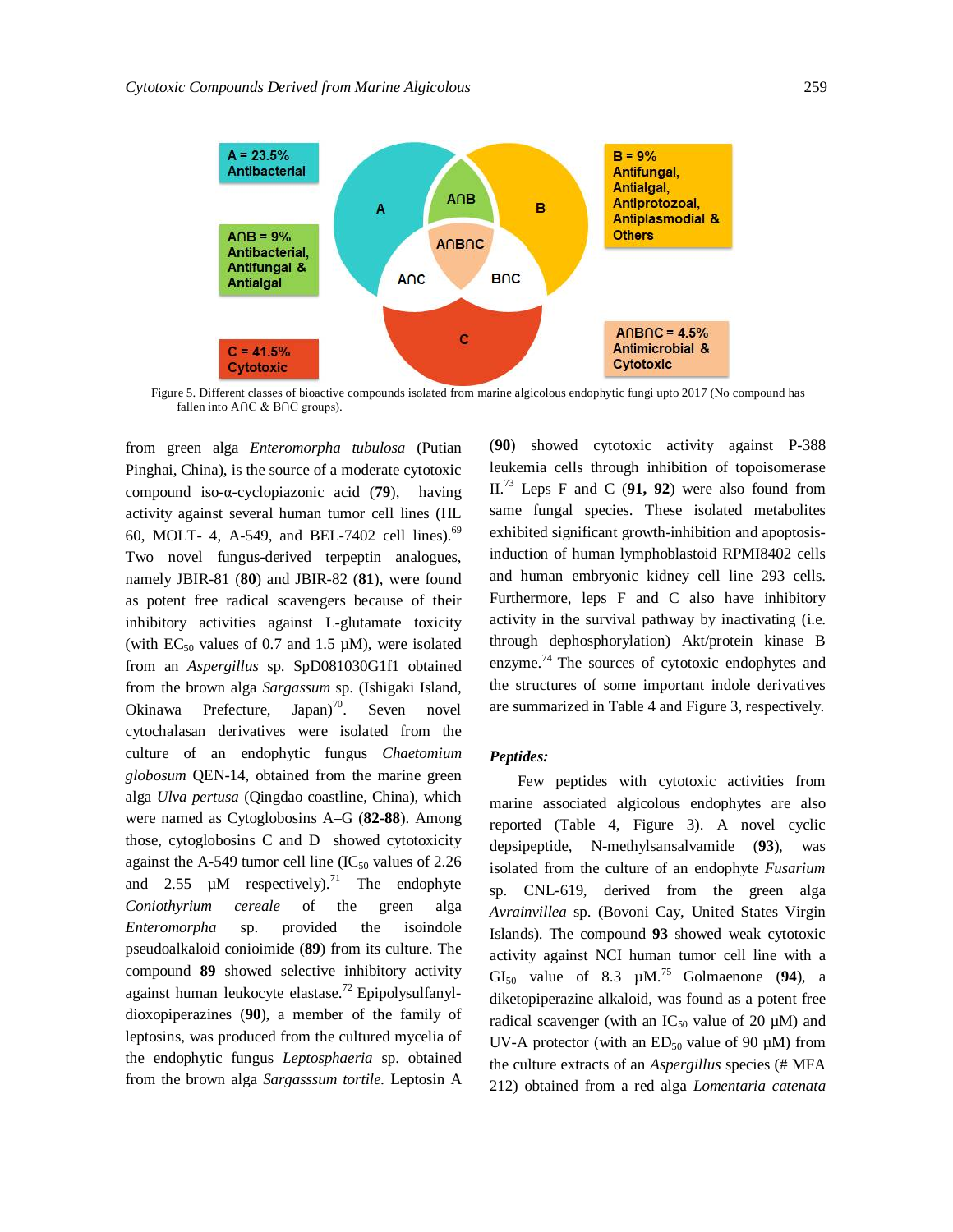(Golmae Village, Ulsan City, Korea). <sup>76</sup> Investigations of an unknown fungus separated from the red alga *Ceradictyon spongiosum* (Seragaki Beach, Okinawa) led to the identification of two metabolites, dictyonamides A (**95**) and B (**96**) of linear dodecapeptide class. Dictyonamide A showed inhibitory activity against cyclin-dependent kinase 4 enzyme (with an  $IC_{50}$  value of 13.0  $\mu$ M), whereas dictyonamide B showed inactivity ( $IC_{50}$  value > 30  $\mu$ M).<sup>77</sup>

#### **Steroids**

A compound named spartopregnenolone (**97**) was isolated from an endophytic fungus *Phaeosphaeria spartinae* of the marine red alga *Ceramium* sp. having cytotoxic activity. <sup>78</sup> 7-Norergosterolide (**98**), a rare 7-norsteroid with an uncommon pentalactone B-ring system, along with two related derivatives, 3β,11α-dihydroxyergosta-8,24(28)-dien-7-one **(99)** and 3β hydroxyergosta-8,24(28)-dien-7-one (**100**), were isolated from the endophyte *Aspergillus ochraceus* EN-31, obtained from the marine brown alga *Sargassum kjellmanianum* (Dalian coastline, China). Compounds **98** and **100** were found for the first time from an *Aspergillus* sp., however, these were previously reported from a *Penicillium* sp. The compound **98** showed cytotoxic activity against NCI-H460, SMMC-7721 and SW1990 cell lines with  $IC_{50}$  values of 12.1, 16.9 and 67.6  $\mu$ M respectively.<sup>79</sup> Investigation of the endophyte *Aspergillus flavus* cf-5 of the marine red alga *Corallina officinalis* (Yantai, China), led to the isolation of a novel steroid (**101**) from its culture extracts. Compound **101** showed mild inhibitory activity against acetylcholinesterase (AChE) enzyme. <sup>18</sup> The sources of endophytes and the structures of steroids isolated from them are given in Table 5 and Figure 4, respectively.

#### **CONCLUSION**

Algicolous fungi studied up until now produce both structurally and functionally diverse compounds including steroids, alkaloids, tannins, terpenoids, phenolic acids, quinines, xanthones exhibiting anticancer, antimicrobial, antidiabetic, antioxidant, immunosuppressant and many more properties. In this review we have summarized and explored the possibility of marine algicolous endophytic fungi as a potential source of cytotoxic compounds. Venn diagram analysis (Figure 5) on the isolated compounds, showed that among all the reported cytotoxic and antimicrobial metabolites 41.5% metabolited were reported to have cytotoxic properties, 23.5% metabolites were reported to have antibacterial activities. In common, only 9% of the isolated metabolites showed antibacterial, antifungal and antialgal activities together, while other 9% were reported to have antifungal, antialgal, antiprotozoal, antiplasmodial and other activities. Among the reported metabolites in this review only 4.5% have both antimicrobial and cytotoxic effects. This analasys further indicated the importance of marine algicolous endophytic fungi as promising source for future anticancer drug discovery. However, most of this treasure is yet to be discovered. Until now, there is also lack of effective and efficient techniques to isolate potential strains. On the other hand, we often consider only the faster growing culturable strain of endophyties, but ignore the slow growing and unculturable strains. This might be a flaw in the endophytic research because such slow growing strains might have potential to produce high value metabolites. Hence, optimum fermentation conditions including media selection, different culture conditions, etc. are required to adjust considering the physiological and genetic scenario of endophytes. This might stimulate tranquil gene clusters responsible for secondary metabolism. Though many metabolites of endophytic fungi showed prospective bioactivities, but some of them were found inactive or showed weak activities in current reports. This was probably due to bias in the screening program. So, more effective and sensitive high-throughput screening models are strongly recommended for the search of potent cytotoxic metabolites. Particularly computer-aided virtual screening models can play a great role in exploring leads.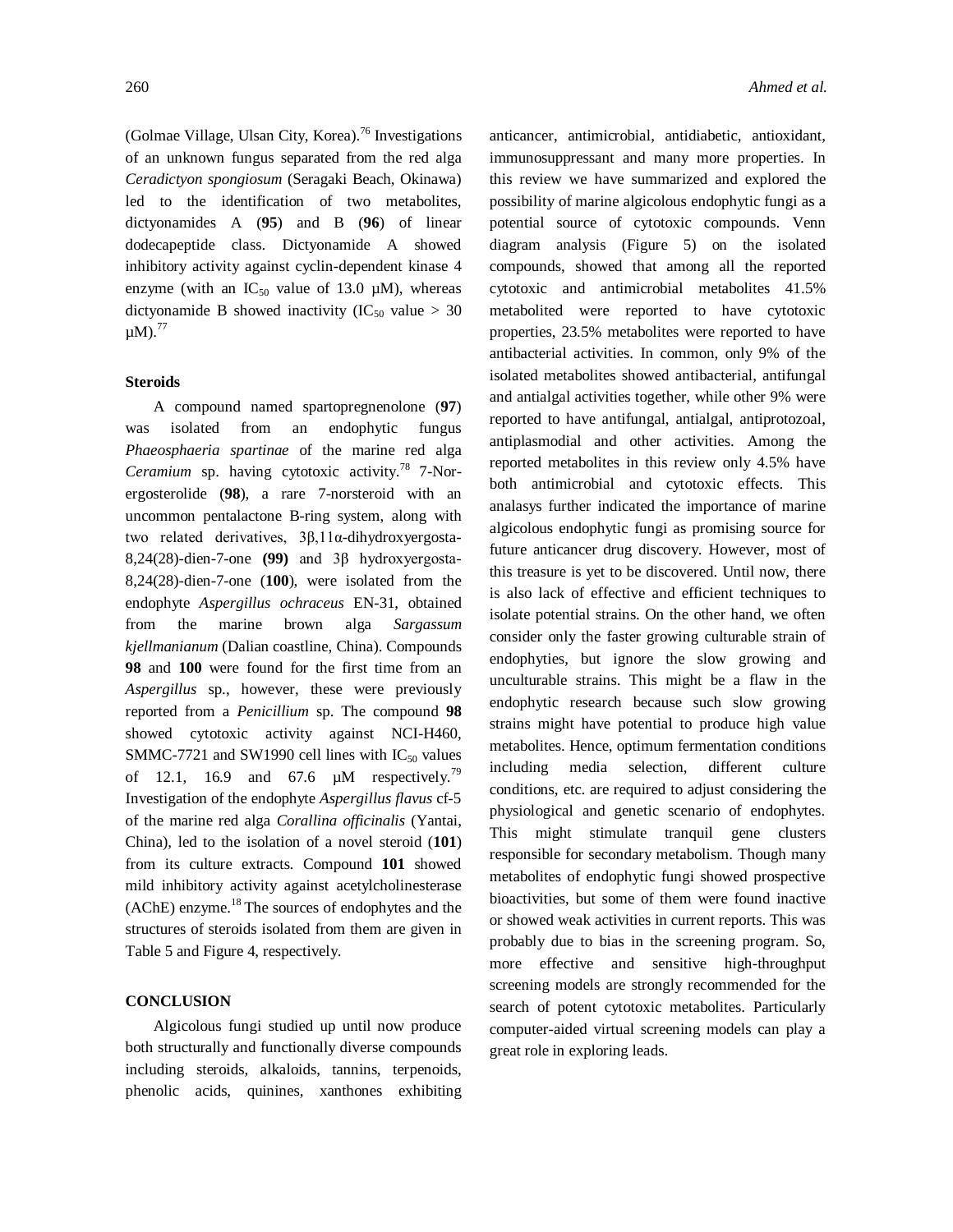#### **REFERENCES**

- 1. Tan, R.X. and Zou, W.X. 2001. Endophytes: a rich source of functional metabolites. *Nat. Prod. Rep.* **18**, 448-459.
- 2. Stone, J.K., Bacon C.W. and White, J.F. 2000. An overview of endophytic microbes: endophytism defined. In: Microbial endophytes (Bacon, C.W. and White, J.F., Eds.), Dekker, New York, pp. 330.
- Schulz, B. and Boyle, C. 2006. What are endophytes? In: Microbial root endophytes (Schulz, B., Boyle, C. and Sieber, T.N., Eds.), Springer, Berlin, pp. 113.
- 4. Rodriguez, R.J., White, J.F., Arnold, A.E. and Redman, R.S. 2009. Fungal endophytes: diversity and functional roles. *New Phytol*. **182**, 314–330. doi:10.1111/j.14698137.2009.02773.x
- 5. Strobel, G.A. 2002. Rainforest endophytes and bioactive products. *Crit. Rev. Biotechnol*. **22**, 315-333. doi:10.1080/07388550290789531
- 6. Arnold, A.E., Maynard, Z., Gilbert, G.S., Coley, P.D. and Kursar, T.A. 2000. Are tropical fungal endophytes hyperdiverse? *Ecol. Lett.* **3**, 267-274.
- 7. Schulz, B., Boyle, C. and Draeger, S. 2002. Endophytic fungi: A source of biologically active secondary metabolites. *Mycol. Res*. **106**, 996-1004.
- 8. Hollants, J., Leliaert, F., De Clerck, O. and Willems, A. 2010. How endo is endo?: surface sterilization of delicate samples: a Bryopsis (Bryopsidales, Chlorophyta) case study. *Symbiosis.* **51**, 131-138.
- 9. Strobel, G. and Daisy, B. 2003. Bioprospecting for microbial endophytes and their natural products. *Microbiol. Mol. Biol. Rev.* **67**, 491-502. doi:10.1128/MMBR.67.4.491502.2003
- 10. Strobel, G.A. 2003. Endophytes as sources of bioactive products. *Microbes Infect*. **5**, 535-544.
- 11. Strobel, G., Yang, X., Sears, J., Kramer, R., Sidhu, R.S. and Hess, W.M. 1996. Taxol from *Pestalotiopsis microspora*, an endophytic fungus of *Taxus wallachiana*. *Microbiology. (Reading, Engl.)* **142** (Pt 2), 435-440.
- 12. Bacon, C.W. and White, J.F. 1994. Stain, media and procedure for analyzing endophytes. In: Biotechnology of endophytic fungi of grasses (Bacon, C.W. and White, J.F., Eds.), CRC Press, Boca Raton, pp. 47-56.
- 13. Kjer, J., Debbab, A., Aly, A.H. and Proksch, P. 2010a. Methods for isolation of marine derived endophytic fungi and their bioactive secondary products. *Nat. Protoc.* **5**, 479- 490. doi:10.1038/nprot.2009.233
- 14. Klemke, C., Kehraus, S., Wright, A.D. and König, G.M. 2004. New secondary metabolites from the marine endophytic fungus *Apiospora montagnei*. *J. Nat. Prod.* **67**, 1058-1063. doi:10.1021/np034061x
- 15. Schulz, B., Draeger, S., Dela, C.T.E., Rheinheimer, J., Siems, K., Loesgen, S., Bitzer, J., Schloerke, O., Zeeck, A., Kock, I., Hussain, H., Dai, J. and Krohn, K. 2008. Screening strategies for obtaining novel, biologically active, fungal secondary metabolites from marine habitats. *Botanica Marina.* **51**, 219- 234. doi:10.1515/BOT.2008.029
- 16. Kralj, A., Kehraus, S., Krick, A., Eguereva, E., Kelter, G., Maurer, M., Wortmann, A., Fiebig, H.H. and König, G.M. 2006. Arugosins G and H: prenylated polyketides from the marine derived fungus *Emericella nidulans* var. *acristata*. *J. Nat. Prod*. **69**, 995-1000. doi:10.1021/np050454f
- 17. Naganuma, M., Nishida, M., Kuramochi, K., Sugawara, F., Yoshida, H. and Mizushina, Y. 2008. 1-deoxyrubralactone, a novel specific inhibitor of families X and Y of eukaryotic DNA polymerases from a fungal strain derived from sea algae. *Bioorg. Med. Chem.* **16**, 2939-2944. doi:10.1016/j.bmc.2007.12.044
- 18. Qiao, M.F., Ji, N.Y., Miao, F.P. and Yin, X.L. 2011. Steroids and an oxylipin from an algicolous isolate of *Aspergillus flavus*. *Magn. Reson. Chem.* **49**, 366-369.
- 19. Erbert, C., Lopes, A.A., Yokoya, N.S., Furtado, N.A.J.C., Conti, R., Pupo, M.T., Lopes, J.L.C. and Debonsi, H.M. 2012. Antibacterial compound from the endophytic fungus *Phomopsis longicolla* isolated from the tropical red seaweed *Bostrychia radicans*. *Botanica Marina.* **55**, 435-440. doi:10.1515/bot20110023
- 20. Strobel, G., Stierle, A., Stierle D. and Hess, W.M. 1993. Taxomyces andreanaea proposed new taxon for a bulbilliferous hyphomycete associated with Pacific yew. *Mycotaxon.* **47**: 71-78.
- 21. Lee, J.C., Strobel, G.A., Lobkovsky, E. and Clardy, J. 1996. Torreyanic acid:  a selectively cytotoxic quinone dimer from the endophytic fungus *Pestalotiopsis microspora*. *J. Org. Chem*. **61**, 3232-3233. doi:10.1021/jo960471x
- 22. Weber, R.W.S., Stenger, E., Meffert, A. and Hahn, M. 2004. Brefeldin: a production by *Phoma medicaginis* in dead precolonized plant tissue: a strategy for habitat conquest? *Mycol. Res.* **108**, 662-671.
- 23. Korkina, L.G. 2007. Phenylpropanoids as naturally occurring antioxidants: from plant defense to human health. *Cell. Mol. Biol*. (*Noisylegrand*) **53**, 15-25.
- 24. Strobel, G., Miller, R.V., Miller, C., Condron, M., Teplow, D.B. and Hess WM. 1999b. Cryptocandin, a potent antimycotic from the endophytic fungus *Cryptosporiopsis* cf*. quercina*. *Microbiology.* **145**, 1919-1926.
- 25. Li, J.Y., Harper, J.K., Grant, D.M., Tombe, B.O., Bashyal, B., Hess, W.M. and Strobel, G.A. 2001. Ambuic acid, a highly functionalized cyclohexenone with antifungal activity from *Pestalotiopsis* sp. and *Monochaetia* sp. *Phytochemistry.* **56**, 463-468.
- 26. Li, J.Y. and Strobel, G.A. 2001. Jesterone and hydroxyjesteroneantioomycete cyclohexenone epoxides from the endophytic fungus *Pestalotiopsis jesteri*. *Phytochemistry.*  **57**, 261-265.
- 27. Li, E., Jiang, L., Guo, L., Zhang, H. and Che, Y. 2008a. Pestalachlorides AC, antifungal metabolites from the plant endophytic fungus *Pestalotiopsis adusta*. *Bioorg. Med. Chem.* **16**, 7894-7899.
- 28. Hormazabal, E., Astudillo, L., Schmeda Hirschmann, G., Rodríguez, J. and Theoduloz, C. 2005. Metabolites from *Microsphaeropsis olivacea*, an endophytic fungus of *Pilgerodendron uviferum. Z. Naturforsch.* **60**, 11–21. doi:10.1515/znc20051203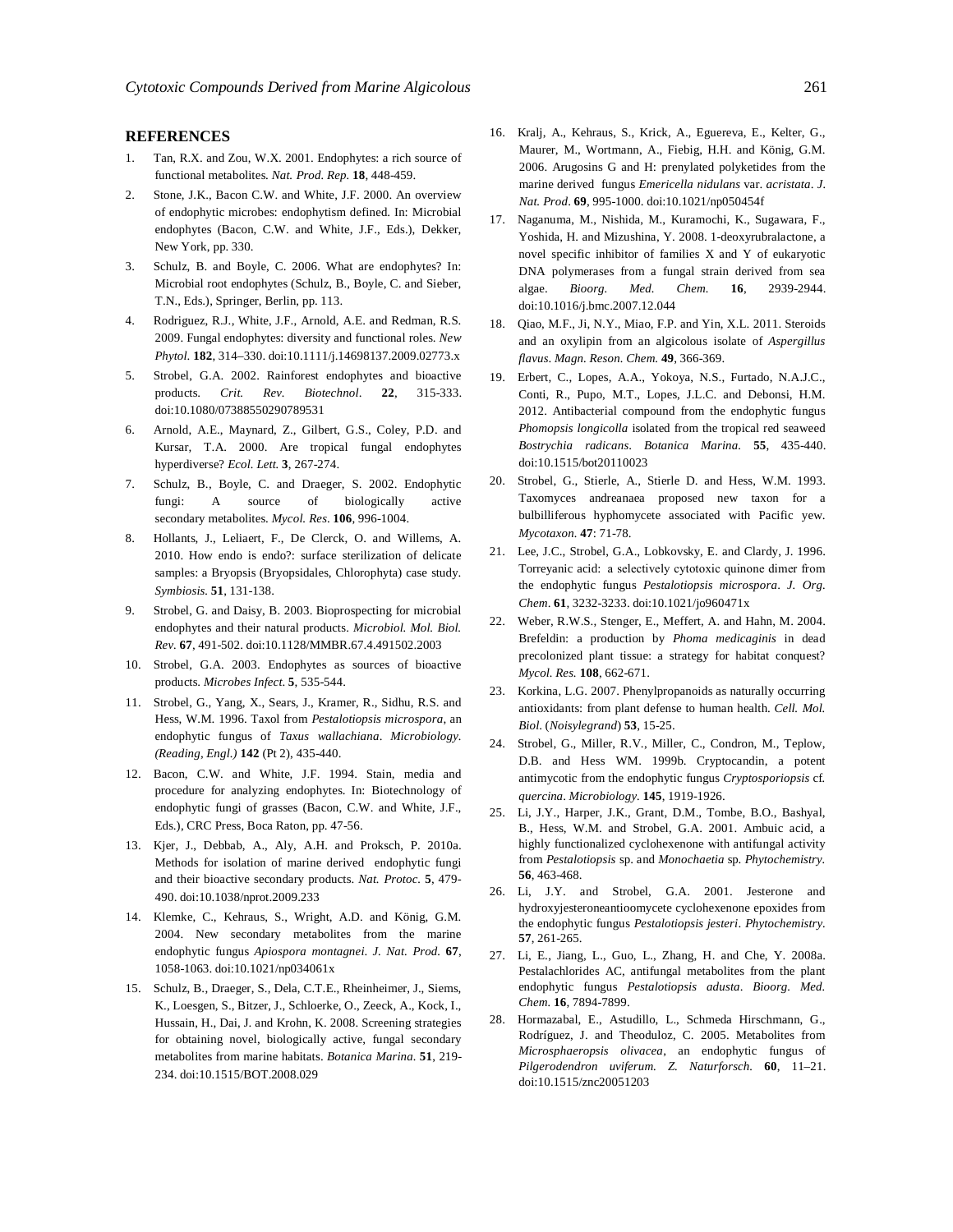- 29. Guo, B., Dai, J.R., Ng, S., Huang, Y., Leong, C., Ong, W. and Carté, B.K. 2000. Cytonic acids A and B: novel tridepside inhibitors of hCMV protease from the endophytic fungus *Cytonaema* species. *J. Nat. Prod.* **63**, 602-604.
- 30. Pittayakhajonwut, P., Suvannakad, R., Thienhirun, S., Prabpai, S., Kongsaeree, P. and Tanticharoen, M. 2005. An anti-herpes simplex virustype 1 agent from *Xylaria mellisii* (BCC 1005). *Tetrahedron Lett.* **46**, 1341-1344. doi:10.1016/j.tetlet.2004.12.110
- 31. Singh, S.B., Ondeyka, J.G., Tsipouras, N., Ruby, C., Sardana, V., Schulman, M., Sanchez, M., Pelaez, F., Stahlhut, M.W., Munshi, S., Olsen, D.B. and Lingham, R.B. 2004. Hinnuliquinone, a C-2symmetric dimeric nonpeptide fungal metabolite inhibitor of HIV1 protease. *Biochem. Biophys. Res. Commun*. **324**, 108-113. doi:10.1016/j.bbrc.2004.08.234
- 32. Zhang, B., Salituro, G., Szalkowski, D., Li, Z., Zhang, Y., Royo, I., Vilella, D., Díez, M.T., Pelaez, F., Ruby, C., Kendall, R.L., Mao, X., Griffin, P., Calaycay, J., Zierath, J.R., Heck, J.V., Smith, R.G. and Moller, D.E. 1999. Discovery of a small molecule insulin mimetic with antidiabetic activity in mice. *Science.* **284**, 974-977.
- 33. Salituro, G.M., Pelaez, F. and Zhang, B.B. 2001. Discovery of a small molecule insulin receptor activator. *Recent Prog. Horm. Res*. **56**, 107-126.
- 34. Strobel, G., Ford, E., Worapong, J., Harper, J.K., Arif, A.M., Grant, D.M., Fung, P.C.W. and Ming Wah Chau, R. 2002. Isopestacin, an isobenzofuranone from *Pestalotiopsis microspora*, possessing antifungal and antioxidant activities. *Phytochemistry.* **60**, 179-183.
- 35. Ren, Y., Strobel, G.A., Graff, J.C., Jutila, M., Park, S.G., Gosh, S., Teplow, D., Condron, M., Pang, E., Hess, W.M. and Moore, E. 2008. Colutellin A, an immunosuppressive peptide from *Colletotrichum dematium*. *Microbiology. (Reading, Engl.)* **154**, 1973-1979.
- 36. Elsebai, M.F., Kehraus, S., Lindequist, U., Sasse, F., Shaaban, S., Gütschow, M., Josten, M., Sahl, H.G. and König, G.M. 2011. Antimicrobial phenalenone derivatives from the marine derived fungus *Coniothyrium cereale*. *Org. Biomol. Chem*. **9**, 802-808. doi:10.1039/c0ob00625d
- 37. Elsebai, M.F., Kehraus, S., Gütschow, M. and König, G.M. 2010. Spartinoxide, a new enantiomer of A82775C with inhibitory activity toward HLE from the marine derived fungus *Phaeosphaeria spartinae*. *Nat. Prod. Commun.* **5**, 1071-1076.
- 38. Son, B.W., Choi, J.S., Kim, J.C., Nam, K.W., Kim, D.S., Chung, H.Y., Kang, J.S. and Choi, H.D. 2002. Parasitenone, a new epoxycyclohexenone related to gabosine from the marine derived fungus *Aspergillus parasiticus*. *J. Nat. Prod*. **65**, 794-795.
- 39. Abdel-Lateff, A., Klemke, C., König, G.M. and Wright, A.D. 2003. Two new xanthone derivatives from the algicolous marine fungus *Wardomyces anomalus*. *J. Nat. Prod.* **66**, 706- 708. doi:10.1021/np020518b
- 40. Ogawa, A., Murakami, C., Kamisuki, S., Kuriyama, I., Yoshida, H., Sugawara, F. and Mizushina, Y. 2004. Pseudodeflectusin, a novel isochroman derivative from *Aspergillus pseudodeflectus* a parasite of the sea weed, *Sargassum fusiform*, as a selective human cancer cytotoxin. *Bioorg. Med. Chem. Lett*. **14**, 3539-3543.
- 41. Shigemori, H., Kasai, Y., Komatsu, K., Tsuda, M., Mikami, Y. and Kobayashi, J. 2004. Sporiolides A and B, new cytotoxic twelve membered macrolides from a marine derived fungus *Cladosporium* species. *Mar. Drugs.* **2**, 164- 169.
- 42. Lang, G., Mitova, M.I., Ellis, G., van der Sar, S., Phipps, R.K., Blunt, J.W., Cummings, N.J., Cole, A.L.J. and Munro, M.H.G. 2006. Bioactivity profiling using HPLC/microtiterplate analysis: application to a New Zealand marine alga derived fungus, *Gliocladium* sp. *J. Nat. Prod*. **69**, 621-624. doi:10.1021/np0504917
- 43. Wang, S., Li, X.M., Teuscher, F., Li, D.L., Diesel, A., Ebel, R., Proksch, P. and Wang, B.G. 2006b. Chaetopyranin, a benzaldehyde derivative, and other related metabolites from *Chaetomium globosum*, an endophytic fungus derived from the marine red alga *Polysiphonia urceolata*. *J. Nat. Prod*. **69**, 1622-1625. doi:10.1021/np060248n
- 44. Abdel-Lateff, A. 2008. Chaetominedione, a new tyrosine kinase inhibitor isolated from the algicolous marine fungus *Chaetomium* sp. *Tetrahedron Lett.* **49**, 6398-6400. doi:10.1016/j.tetlet.2008.08.064
- 45. Krick, A., Kehraus, S., Gerhäuser, C., Klimo, K., Nieger, M., Maier, A., Fiebig, H.H., Atodiresei, I., Raabe, G., Fleischhauer, J. and König, G.M. 2007. Potential cancer chemopreventive in vitro activities of monomeric xanthone derivatives from the marine algicolous fungus *Monodictys putredinis*. *J. Nat. Prod.* **70**, 353-360.
- 46. Greve, H., Schupp, P.J., Eguereva, E., Kehraus, S., Kelter, G., Maier, A., Fiebig, H.H. and König, G.M. 2008. Apralactone A and a new stereochemical class of curvularins from the marine derived fungus *Curvularia* sp. *Eur. J. Org. Chem.* **2008**. doi:10.1002/ejoc.200800522
- 47. Gao, S.S., Li, X.M., Du, F.Y., Li, C.S., Proksch, P. and Wang, B.G. 2010. Secondary metabolites from a marine derived endophytic fungus *Penicillium chrysogenum* QEN24S. *Mar. Drugs.* **9**, 59-70. doi:10.3390/md9010059
- 48. Haroon, M.H., Premaratne, S.R., Choudhry, M.I. and Dharmaratne, H.R.W. 2013. A new β-glucuronidase inhibiting butyrolactone from the marine endophytic fungus *Aspergillus terreus*. *Nat. Prod. Res*. **27**, 1060-1066. doi:10.1080/14786419.2012.708659
- 49. Zhang, P., Li, X.M., Wang, J.N., Li, X. and Wang, B.G. 2015a. New butenolide derivatives from the marine derived fungus *Paecilomyces variotii* with DPPH radical scavenging activity. *Phytochem. Lett.* **11**, 85-88.
- 50. Frenz, J.L., Kohl, A.C. and Kerr, R.G. 2004. Marine natural products as therapeutic agents: part 2. *Expert Opin. Ther. Pat.* **14**, 17-33. doi:10.1517/13543776.14.1.17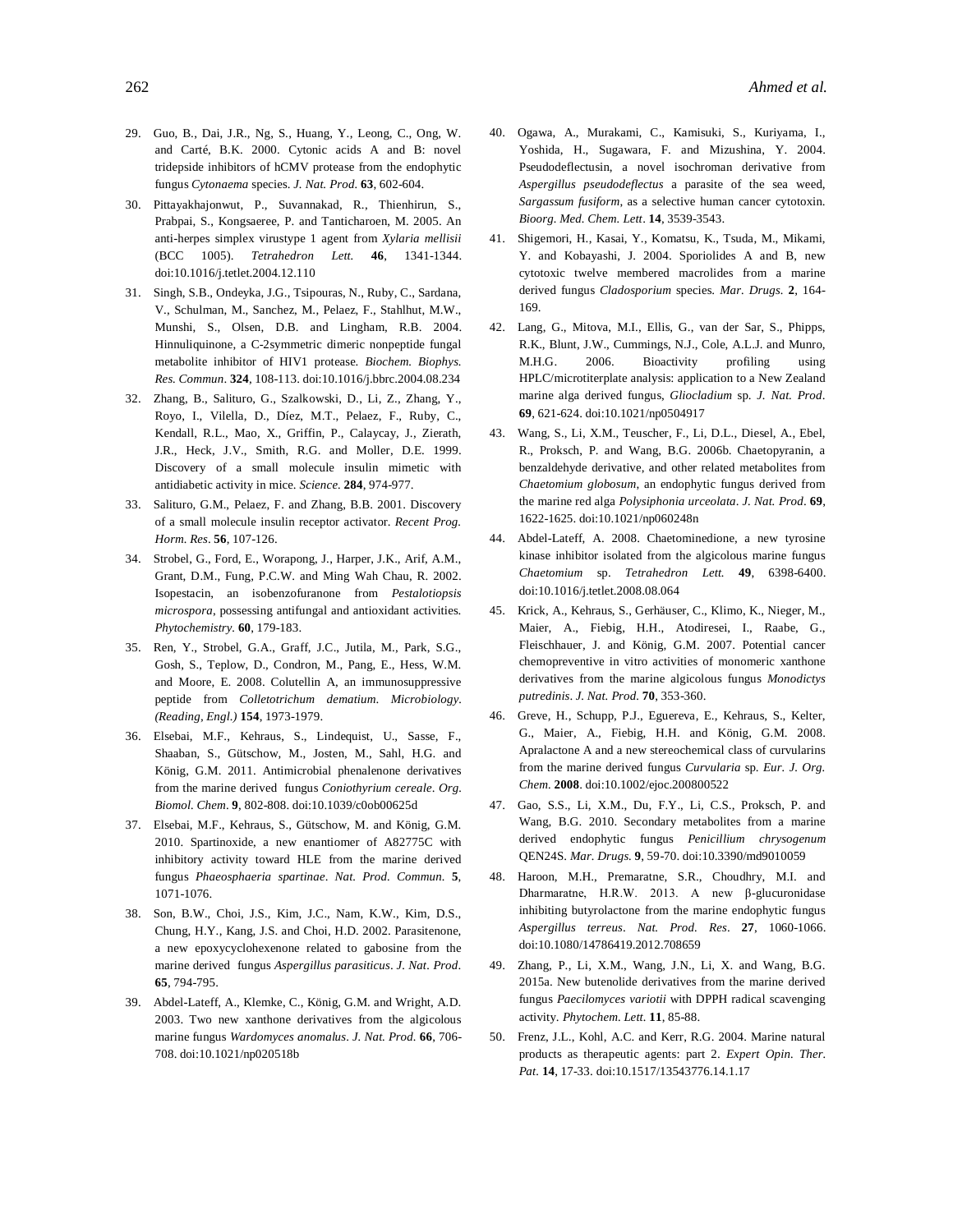- 51. Pontius, A., Krick, A., Kehraus, S., Foegen, S.E., Müller, M., Klimo, K., Gerhäuser, C. and König, G.M. 2008a. Noduliprevenone: a novel heterodimeric chromanone with cancer chemopreventive potential. *Chemistry.* **14**, 9860- 9863. doi:10.1002/chem.200801574
- 52. Pontius, A., Krick, A., Mesry, R., Kehraus, S., Foegen, S.E., Müller, M., Klimo, K., Gerhäuser, C. and König, G.M. 2008b. Monodictyochromes A and B, dimeric xanthone derivatives from the marine algicolous fungus *Monodictys putredinis. J. Nat. Prod*. **71**, 1793-1799. doi:10.1021/np800392w
- 53. Zhu, T.J., Du, L., Hao, P.F., Lin, Z.J. and Gu, Q.Q. 2009. Citrinal A, a novel tricyclic derivative of citrinin, from an algicolous fungus *Penicillium* sp. i11. *Chin. Chem. Lett.* **20**, 917-920. doi:10.1016/j.cclet.2009.03.009
- 54. de Felício, R., Pavão, G.B., de Oliveira, A.L.L., Erbert, C., Conti, R., Pupo, M.T., Furtado, N.A.J.C., Ferreira, E.G., Costa Lotufo, L.V., Young, M.C.M., Yokoya, N.S. and Debonsi, H.M. 2015. Antibacterial, antifungal and cytotoxic activities exhibited by endophytic fungi from the Brazilian marine red alga *Bostrychia tenella* (Ceramiales). *Rev. Bras. Farmacogn.* **25**, 641-650. doi:10.1016/j.bjp.2015.08.003
- 55. Nagle, D.G., Zhou, Y.-D., Mora, F.D., Mohammed, K.A. and Kim, Y.-P. 2004. Mechanism targeted discovery of antitumor marine natural products. *Curr. Med. Chem.* **11**, 1725-1756.
- 56. Almeida, C., Eguereva, E., Kehraus, S., Siering, C. and König, G.M. 2010. Hydroxylated sclerosporin derivatives from the marine derived fungus *Cadophora malorum*. *J. Nat. Prod.* **73**, 476-478. doi:10.1021/np900608d
- 57. Wu, B., Wu, X., Sun, M. and Li, M. 2013. Two novel tyrosinase inhibitory sesquiterpenes induced by  $CuCl<sub>2</sub>$  from a marine derived fungus *Pestalotiopsis* sp. Z233. *Mar. Drugs.*  **11**, 2713-2721. doi:10.3390/md11082713
- 58. Gao, S.S., Li, X.M., Zhang, Y., Li, C.S. and Wang, B.G. 2011. Conidiogenones H and I, two new diterpenes of cyclopiane class from a marine derived endophytic fungus *Penicillium chrysogenum* QEN24S. *Chem. Biodivers*. **8**, 1748-1753. doi:10.1002/cbdv.201000378
- 59. Sun, H.F., Li, X.M., Meng, L., Cui, C.M., Gao, S.S., Li, C.S., Huang, C.G. and Wang, B.G. 2012. Asperolides A-C, tetranorlabdane diterpenoids from the marine alga derived endophytic fungus *Aspergillus wentii* EN48. *J. Nat. Prod*. **75**, 148-152. doi:10.1021/np2006742
- 60. Ishino, M., Kiyomichi, N., Takatori, K., Sugita, T., Shiro, M., Kinoshita, K., Takahashi, K. and Koyama, K. 2010. Phomactin I, 13-epi-Phomactin I, and Phomactin J, three novel diterpenes from a marine derived fungus. *Tetrahedron.*  **66**, 2594-2597. doi:10.1016/j.tet.2010.02.040
- 61. Huang, Y.F., Li, L.H., Tian, L., Qiao, L., Hua, H.M. and Pei, Y.H. 2006. Sg1714, a novel isocoumarin from a marine fungus *Alternaria tenuis* Sg171*. J. Antibiot.* **59**, 355-357. doi:10.1038/ja.2006.50
- 62. Li, X., Li, X.M., Xu, G.M., Li, C.S. and Wang, B.G. 2014. Antioxidant metabolites from marine alga derived fungus *Aspergillus wentii* EN48. *Phytochem. Lett.* **7**, 120-123. doi:10.1016/j.phytol.2013.11.008
- 63. Fang, W., Lin, X., Wang, J., Liu, Y., Tao, H. and Zhou, X. 2016. Asperpyrone-type bis-naphtho-γ-pyrones with COX-2–inhibitory activities from marine-derived fungus *Aspergillus niger*. *Molecules.* **21**, 941.
- 64. Liu, X.H., Tang, X.Z., Miao, F.P. and Ji, N.Y. 2011. A new pyrrolidine derivative and steroids from an algicolous *Gibberella zeae* strain. *Nat. Prod. Commun.* **6**, 1243-1246.
- 65. Cui, C.M., Li, X.M., Li, C.S., Sun, H.F., Gao, S.S. and Wang, B.G. 2009. Benzodiazepine alkaloids from marine derived endophytic fungus *Aspergillus ochraceus*. *HCA.* **92**, 1366-1370. doi:10.1002/hlca.200900084
- 66. Zhang, L., Long, Y., Lei, X., Xu, J., Huang, Z., She, Z., Lin, Y., Li, J. and Liu, L. 2016. Azaphilones isolated from an alga-derived fungus *Penicillium* sp. ZJ-27. *Phytochem. Lett.*  **18**, 180-186. doi:10.1016/j.phytol.2016.10.010
- 67. Tsuda, M., Kasai, Y., Komatsu, K., Sone, T., Tanaka, M., Mikami, Y. and Kobayashi, J. 'ichi. 2004. Citrinadin A, a novel pentacyclic alkaloid from marine derived fungus *Penicillium citrinum*. *Org. Lett*. **6**, 3087-3089. doi:10.1021/ol048900y
- 68. Mugishima, T., Tsuda, M., Kasai, Y., Ishiyama, H., Fukushi, E., Kawabata, J., Watanabe, M., Akao, K. and Kobayashi, J. 'ichi. 2005. Absolute stereochemistry of citrinadins A and B from marine derived fungus. *J. Org. Chem.* **70**, 9430-9435. doi:10.1021/jo051499o
- 69. Lin, A.Q., Du, L., Fang, Y.C., Wang, F.Z., Zhu, T.J., Gu, Q.Q. and Zhu, W.M. 2009. Iso-α-cyclopiazonic acid, a new natural product isolated from the marine derived fungus *Aspergillus flavus* CF3*. Chem. Nat. Compd.* **45**, 677. doi:10.1007/s1060000994338
- 70. Izumikawa, M., Hashimoto, J., Takagi, M. and Shinya, K. 2010. Isolation of two new terpeptin analogs JBIR81 and JBIR82 from a seaweed derived fungus, *Aspergillus* sp. SpD081030G1f1. *J. Antibiot*. **63**, 389-391. doi:10.1038/ ja.2010.57
- 71. Cui, C.M., Li, X.M., Li, C.S., Proksch, P. and Wang, B.G. 2010a. Cytoglobosins A-G, cytochalasans from a marine derived endophytic fungus, *Chaetomium globosum* QEN14. *J. Nat. Prod.* **73**, 729-733. doi:10.1021/np900569t
- 72. Elsebai, M.F., Nazir, M., Kehraus, S., Egereva, E., Ioset, K.N., Marcourt, L., Jeannerat, D., Gütschow, M., Wolfender, J.L. and König, G.M. 2012. Polyketide skeletons from the marine alga derived fungus *Coniothyrium cereale*. *Eur. J. Org. Chem*. **2012**, 6197-6203. doi:10.1002/ejoc.201200700
- 73. König, G.M. and Wright, A.D. 1996. Marine natural products research: current directions and future potential. *Planta Med*. **62**, 193-211. doi:10.1055/s-2006-957861
- 74. Yanagihara, M., SasakiTakahashi, N., Sugahara, T., Yamamoto, S., Shinomi, M., Yamashita, I., Hayashida, M., Yamanoha, B., Numata, A., Yamori, T. and Andoh, T. 2005. Leptosins isolated from marine fungus *Leptoshaeria* species inhibit DNA topoisomerases I and/or II and induce apoptosis by inactivation of Akt/protein kinase B. *Cancer Sci.* **96**, 816- 824. doi:10.1111/j.13497006.2005.00117.x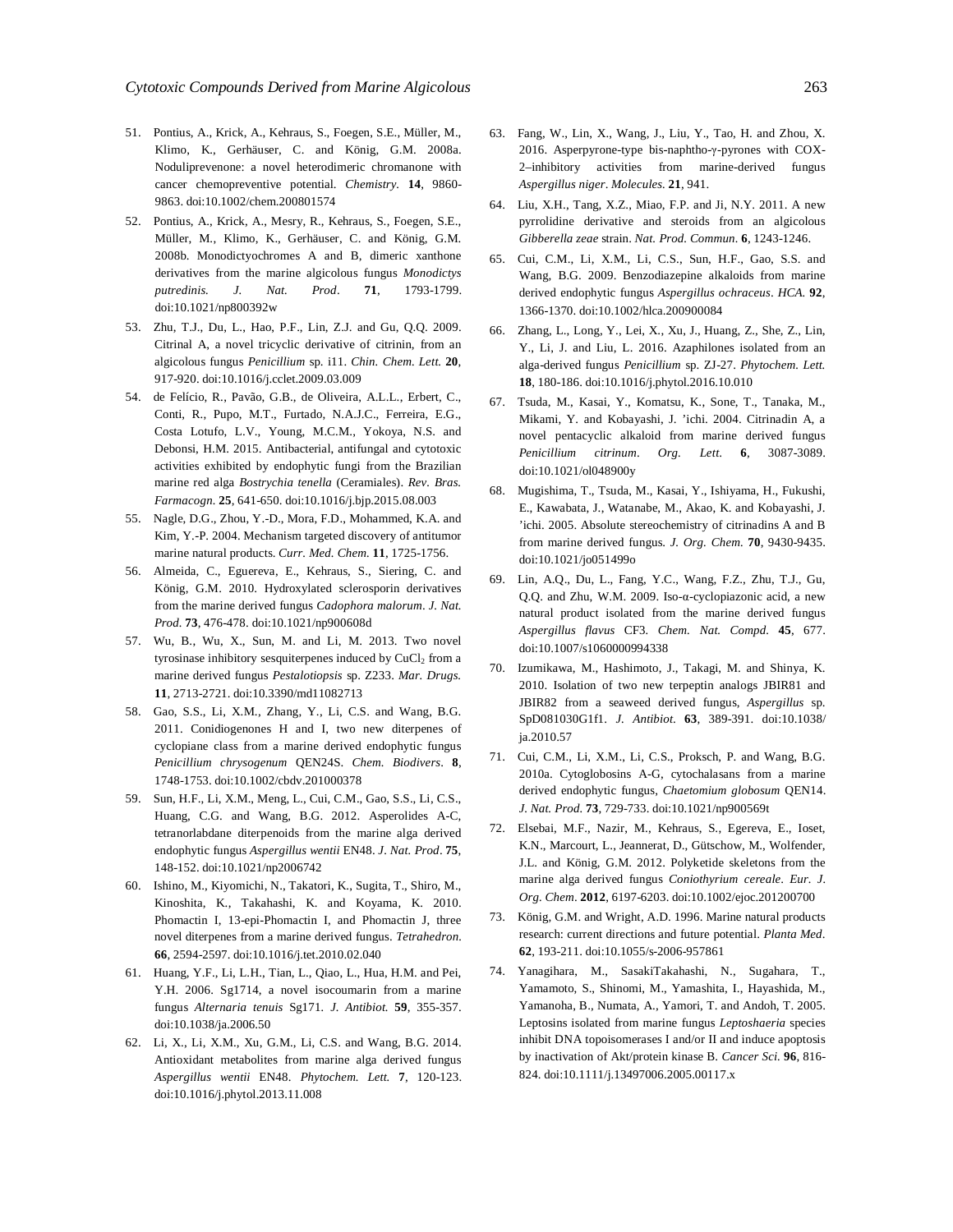- 75. Cueto, M., Jensen, P.R. and Fenical, W. 2000. Nmethylsansalvamide, a cytotoxic cyclic depsipeptide from a marine fungus of the genus *fusarium*. *Phytochemistry*. **55**, 223-226.
- 76. Li, Y., Li, X., Kim, S.K., Kang, J.S., Choi, H.D., Rho, J.R. and Son, B.W. 2004. Golmaenone, a new diketopiperazine alkaloid from the marine derived fungus *Aspergillus* sp. *Chem. Pharm. Bull*. **52**, 375-376.
- 77. Komatsu, K., Shigemori, H. and Kobayashi, J. 2001. Dictyonamides A and B, new peptides from marine derived fungus. *J. Org. Chem*. **66**, 6189-6192.
- 78. Elsebai, M.F., Kehraus, S. and König, G.M. 2013. Caught between triterpene and steroid metabolism: 4α-carboxylic pregnane derivative from the marine alga derived fungus *Phaeosphaeria spartinae*. *Steroids.* **78**, 880-883. doi:10.1016/j.steroids.2013.05.003
- 79. Cui, C.M., Li, X.M., Meng, L., Li, C.S., Huang, C.G. and Wang, B.G. 2010b. 7-norergosterolide, a pentalactone containing norsteroid and related steroids from the marine derived endophytic *Aspergillus ochraceus* EN31. *J. Nat. Prod*. **73**, 1780-1784. doi:10.1021/np100386q
- 80. Yang, R., Li, C., Lin, Y., Peng, G., She, Z. and Zhou, S. 2006. Lactones from a brown alga endophytic fungus (no. ZZF36) from the South China Sea and their antimicrobial activities. *Bioorganic Med. Chem. Lett.* **16**, 4205-4208. doi:10.1016/j.bmcl.2006.05.081
- 81. Li, Y., Li, X., Lee, U., Kang, J.S., Choi, H.D. and Sona, B.W. 2006. A new radical scavenging anthracene glycoside, asperflavin ribofuranoside, and polyketides from a marine isolate of the fungus *Microsporum*. *Chem. Pharm. Bull.* **54**, 882-883. doi:10.1248/cpb.54.882
- 82. Pontius, A., Krick, A., Kehraus, S., Brun, R. and König, G.M. 2008. Antiprotozoal activities of heterocyclic substituted xanthones from the marine derived fungus *Chaetomium* sp. *J. Nat. Prod*. **71**, 1579-1584. doi:10.1021/np800294q
- 83. Zhang, Y., Li, X.M. and Wang, B.G. 2012. Anthraquinone derivatives produced by marine derived fungus *Aspergillus versicolor* EN7*. Biosci. Biotechnol. Biochem.* **76,** 1774-1776. doi:10.1271/bbb.120047
- 84. Hawas, U.W., El-Beih, A.A. and El-Halawany, A.M. 2012. Bioactive anthraquinones from endophytic fungus *Aspergillus versicolor* isolated from red sea algae. *Arch. Pharm. Res.* **35**, 1749-1756. doi:10.1007/s122720121006x
- 85. Tarman, K., Palm, G.J., Porzel, A., Merzweiler, K., Arnold, N., Wessjohann, L.A., Unterseher, M. and Lindequist, U. 2012. Helicascolide C, a new lactone from an Indonesian marine algicolous strain of *Daldinia eschscholzii* (Xylariaceae, Ascomycota). *Phytochem. Lett.* **5**, 83-86. doi:10.1016/j.phytol.2011.10.006
- 86. Sun, R.R., Miao, F.P., Zhang, J., Wang, G., Yin, X.L. and Ji, N.Y. 2013. Three new xanthone derivatives from an algicolous isolate of *Aspergillus wentii*. *Magn. Reson. Chem*. **51**, 65-68. doi:10.1002/mrc.3903
- 87. Dai, J., Krohn, K., Flörke, U., Pescitelli, G., Kerti, G. and Papp T. 2010. Curvularin-type metabolites from the fungus *Curvularia* sp. isolated from a marine algae. *Eur. J. Org. Chem.* 6928-6937.
- 88. Zhang, Y., Li, X.M., Wang, C.Y. and Wang, B.G. 2007a. A new naphthoquinoneimine derivative from the marine algalderived endophytic fungus *Aspergillus niger* EN-13. *Chin. Chem. Lett.* **18**, 951-953.
- 89. Li, H.-L., Li, X.-M., Liu, H., Meng, L.-H. and Wang, B.-G. 2016. Two new diphenylketones and a new xanthone from *Talaromyces islandicus* EN-501, an endophytic fungus derived from the marine red alga *Laurencia okamurai*. *Mar. Drugs.* **14**, 223. doi:10.3390/md14120223
- 90. Osterhage, C., König, G.M., Höller, U. and Wright, A.D. 2002. Rare sesquiterpenes from the algicolous fungus *Drechslera dematioidea. J. Nat. Prod*. **65**, 306-313.
- 91. Krohn, K., Dai, J., Flörke, U., Aust, H.J., Dräger, S. and Schulz, B. 2005. Botryane metabolites from the fungus *Geniculosporium* sp. isolated from the marine red alga *Polysiphonia*. *J. Nat. Prod.* **68**, 400-405. doi:10.1021/ np0498206
- 92. Liu, X.H., Miao, F.P., Li, X.D., Yin, X.L. and Ji, N.Y. 2012a. A new sesquiterpene from an endophytic *Aspergillus versicolor* strain. *Nat. Prod. Commun.* **7**, 819-820.
- 93. Liu, X.H., Miao, F.P., Qiao, M.F., Cichewicz, R.H. and Ji, N.Y. 2012b. Terretonin, ophiobolin, and drimane terpenes with absolute configurations from an algicolous *Aspergillus ustus*. *RSC Adv*. **3**, 588-595. doi:10.1039/C2RA22701K
- 94. Qiao, M.F., Ji, N.Y., Liu, X.H., Li, K., Zhu, Q.M. and Xue, Q.Z. 2010. Indoloditerpenes from an algicolous isolate of *Aspergillus oryzae*. *Bioorg. Med. Chem. Lett*. **20**, 5677-5680. doi:10.1016/j.bmcl.2010.08.024
- 95. Gao, S.S., Li, X.M., Zhang, Y., Li, C.S. and Wang, B.G. 2011a. Conidiogenones H and I, two new diterpenes of cyclopiane class from a marine-derived endophytic fungus *Penicillium chrysogenum* QEN-24S. *Chem. Biodivers*. **8**, 1748-1753.
- 96. Gao, S.S., Li, X.M., Du, F.Y., Li, C.S., Proksch, P. and Wang, B.G. 2011b. Secondary metabolites from a marinederived endophytic fungus *Penicillium chrysogenum* QEN-24S. *Mar. Drugs.* **9**: 59-70.
- 97. Sun, H., Li, X., Meng, L., Cui, C., Gao, S., Li, C., Huang, C. and Wang, B. 2012. Asperolides A-C, tetranorlabdane diterpenoids from the marine alga-derived endophytic fungus *Aspergillus wentii* EN-48. *J. Nat. Prod*. **75**, 148-152.
- 98. Liu, H., Li, X.-M., Liu, Y., Zhang, P., Wang, J.-N. and Wang, B.-G. 2016. Chermesins A–D: meroterpenoids with a drimane-type spirosesquiterpene skeleton from the marine algal-derived endophytic fungus *Penicillium chermesinum*  EN-480. *J. Nat. Prod*. **79**, 806-811. doi:10.1021/ acs.jnatprod.5b00893
- 99. Liang, X.-R., Miao, F.-P., Song, Y.-P., Guo, Z.-Y. and Ji, N.- Y. 2016. Trichocitrin, a new fusicoccane diterpene from the marine brown alga-endophytic fungus *Trichoderma citrinoviride* cf-27*. Nat. Prod. Res.* **30**, 1605-1610. doi:10.1080/14786419.2015.1126264